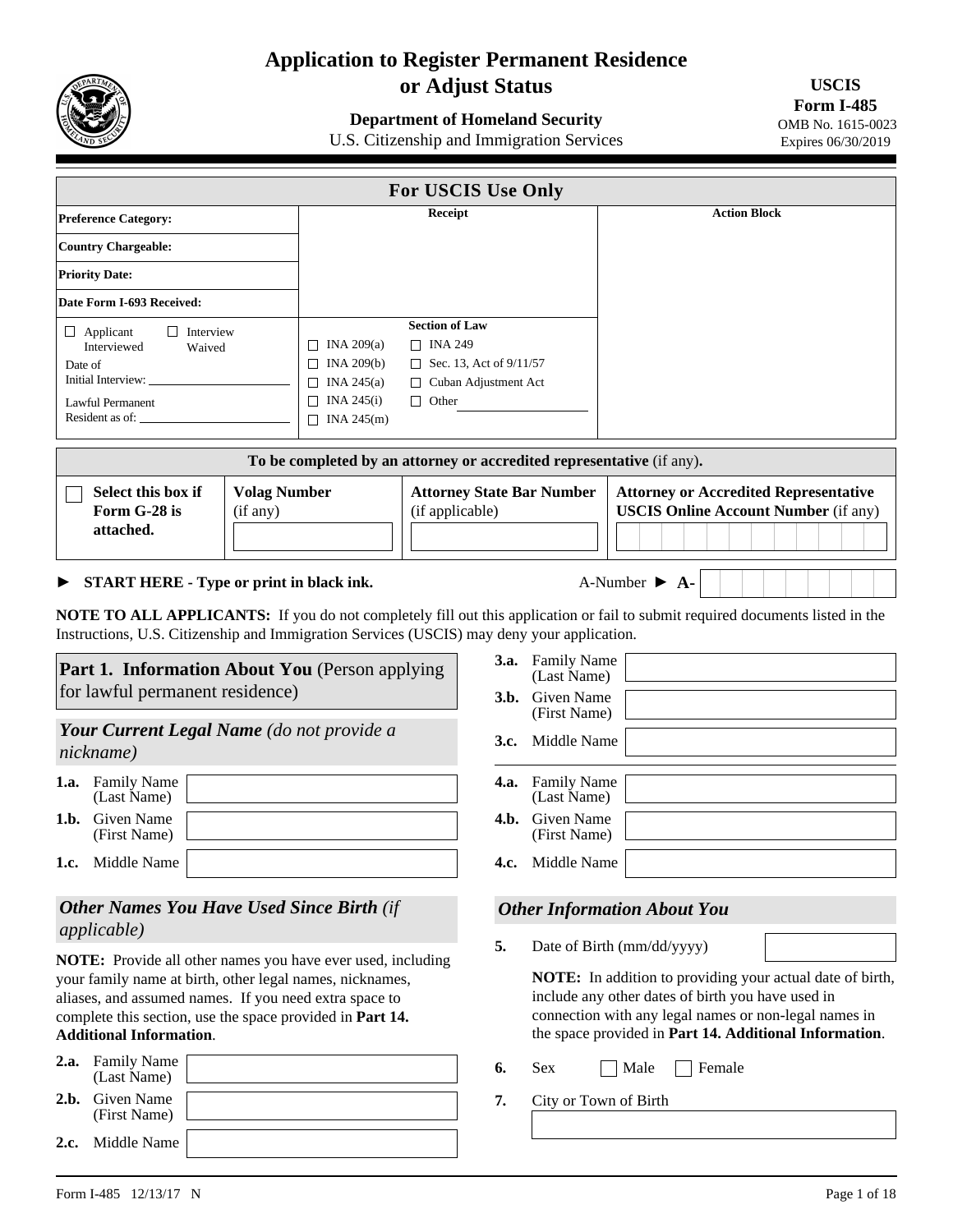|                                             | <b>Part 1. Information About You</b> (Person applying                                                                                         |                                                                | <b>Recent Immigration History</b>                                                                            |  |
|---------------------------------------------|-----------------------------------------------------------------------------------------------------------------------------------------------|----------------------------------------------------------------|--------------------------------------------------------------------------------------------------------------|--|
| for lawful permanent residence) (continued) |                                                                                                                                               | Provide the information for Item Numbers 15. - 19. if you last |                                                                                                              |  |
| 8.                                          | Country of Birth                                                                                                                              |                                                                | entered the United States using a passport or travel document.                                               |  |
|                                             |                                                                                                                                               | 15.                                                            | Passport Number Used at Last Arrival                                                                         |  |
| 9.                                          | Country of Citizenship or Nationality                                                                                                         |                                                                |                                                                                                              |  |
|                                             |                                                                                                                                               | 16.                                                            | Travel Document Number Used at Last Arrival                                                                  |  |
| 10.                                         | Alien Registration Number (A-Number) (if any)                                                                                                 |                                                                |                                                                                                              |  |
|                                             | $\blacktriangleright$ A-                                                                                                                      | 17.                                                            | Expiration Date of this Passport or Travel Document<br>(mm/dd/yyyy)                                          |  |
|                                             | NOTE: If you have EVER used other A-Numbers,<br>include the additional A-Numbers in the space provided<br>in Part 14. Additional Information. | 18.                                                            | Country that Issued this Passport or Travel Document                                                         |  |
| 11.                                         | USCIS Online Account Number (if any)                                                                                                          |                                                                |                                                                                                              |  |
|                                             |                                                                                                                                               | 19.                                                            | Nonimmigrant Visa Number from this Passport (if any)                                                         |  |
| 12.                                         | U.S. Social Security Number (if any)                                                                                                          |                                                                | Place of Last Arrival into the United States                                                                 |  |
|                                             |                                                                                                                                               |                                                                | 20.a. City or Town                                                                                           |  |
|                                             | <b>U.S. Mailing Address</b>                                                                                                                   |                                                                |                                                                                                              |  |
|                                             | 13.a. In Care Of Name (if any)                                                                                                                |                                                                | 20.b. State                                                                                                  |  |
|                                             |                                                                                                                                               |                                                                |                                                                                                              |  |
|                                             | 13.b. Street Number                                                                                                                           | 21.                                                            | Date of Last Arrival (mm/dd/yyyy)                                                                            |  |
|                                             | and Name                                                                                                                                      |                                                                | When I last arrived in the United States, I:                                                                 |  |
| 13.c.                                       | Ste.<br>Flr.<br>Apt.                                                                                                                          | 22.a.                                                          | Was inspected at a port of entry and admitted as (for<br>example, exchange visitor; visitor, waived through; |  |
|                                             | 13.d. City or Town                                                                                                                            |                                                                | temporary worker; student):                                                                                  |  |
|                                             | 13.f. ZIP Code<br>13.e. State<br>$\blacktriangledown$                                                                                         |                                                                |                                                                                                              |  |
|                                             | (USPS ZIP Code Lookup)                                                                                                                        | 22.b.                                                          | Was inspected at a port of entry and paroled as (for<br>example, humanitarian parole, Cuban parole):         |  |
|                                             | <b>Alternate and/or Safe Mailing Address</b>                                                                                                  |                                                                |                                                                                                              |  |
|                                             | If you are applying based on the Violence Against Women Act<br>(VAWA) or as a special immigrant juvenile, human trafficking                   | 22.c.                                                          | Came into the United States without admission or<br>parole.                                                  |  |
|                                             | victim (T nonimmigrant), or victim of a qualifying crime (U<br>nonimmigrant) and you do not want USCIS to send notices                        | 22.d.                                                          | Other:                                                                                                       |  |
|                                             | about this application to your home, you may provide an                                                                                       |                                                                |                                                                                                              |  |
|                                             | alternative and/or safe mailing address.<br>14.a. In Care Of Name (if any)                                                                    |                                                                | If you were issued a Form I-94 Arrival-Departure Record Number:                                              |  |
|                                             |                                                                                                                                               |                                                                | 23.a. Form I-94 Arrival-Departure Record Number                                                              |  |
|                                             | 14.b. Street Number                                                                                                                           |                                                                |                                                                                                              |  |
|                                             | and Name                                                                                                                                      |                                                                | 23.b. Expiration Date of Authorized Stay Shown on Form I-94                                                  |  |
| 14.c.                                       | Ste.<br>Flr.<br>Apt.                                                                                                                          |                                                                | (mm/dd/yyyy)                                                                                                 |  |
|                                             | 14.d. City or Town                                                                                                                            |                                                                | 23.c. Status on Form I-94 (for example, class of admission, or<br>paroled, if paroled)                       |  |
|                                             | 14.f. ZIP Code<br>14.e. State<br>$\mathbf{v}$                                                                                                 |                                                                |                                                                                                              |  |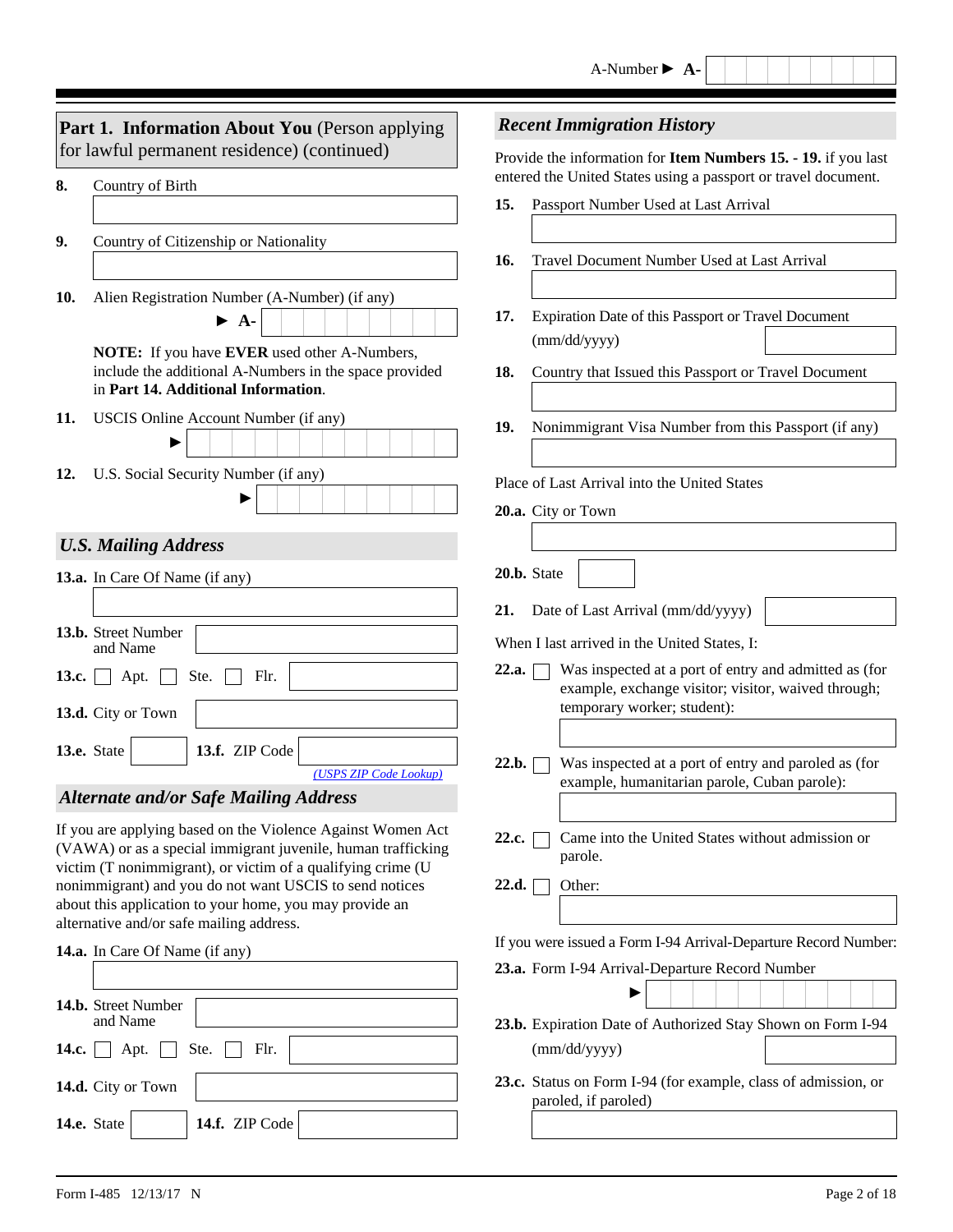|                                                                                                                                                                                              |                                                                                                                                 |                                                                                                                    | A-Number $\blacktriangleright$ A-                                                                                                                                             |  |
|----------------------------------------------------------------------------------------------------------------------------------------------------------------------------------------------|---------------------------------------------------------------------------------------------------------------------------------|--------------------------------------------------------------------------------------------------------------------|-------------------------------------------------------------------------------------------------------------------------------------------------------------------------------|--|
|                                                                                                                                                                                              | Part 1. Information About You (Person applying                                                                                  |                                                                                                                    | 1.d. Asylee or Refugee                                                                                                                                                        |  |
|                                                                                                                                                                                              | for lawful permanent residence) (continued)                                                                                     |                                                                                                                    | Asylum status (INA section 208), Form I-589 or<br>Form I-730                                                                                                                  |  |
| 24.                                                                                                                                                                                          | What is your current immigration status (if it has changed<br>since your arrival)?                                              |                                                                                                                    | Refugee status (INA section 207), Form I-590 or<br>Form I-730                                                                                                                 |  |
|                                                                                                                                                                                              |                                                                                                                                 | 1.e.                                                                                                               | <b>Human Trafficking Victim or Crime Victim</b>                                                                                                                               |  |
| any)                                                                                                                                                                                         | Provide your name exactly as it appears on your Form I-94 (if                                                                   |                                                                                                                    | Human trafficking victim (T Nonimmigrant), Form<br>I-914 or derivative family member, Form I-914A                                                                             |  |
|                                                                                                                                                                                              | 25.a. Family Name<br>(Last Name)<br>25.b. Given Name                                                                            |                                                                                                                    | Crime victim (U Nonimmigrant), Form I-918,<br>derivative family member, Form I-918A, or<br>qualifying family member, Form I-929                                               |  |
|                                                                                                                                                                                              | (First Name)                                                                                                                    | 1.f.                                                                                                               | <b>Special Programs Based on Certain Public Laws</b>                                                                                                                          |  |
|                                                                                                                                                                                              | 25.c. Middle Name                                                                                                               |                                                                                                                    | The Cuban Adjustment Act                                                                                                                                                      |  |
|                                                                                                                                                                                              | Part 2. Application Type or Filing Category                                                                                     |                                                                                                                    | The Cuban Adjustment Act for battered spouses and<br>children                                                                                                                 |  |
|                                                                                                                                                                                              | NOTE: Attach a copy of the Form I-797 receipt or approval<br>notice for the underlying petition or application, as appropriate. |                                                                                                                    | Dependent status under the Haitian Refugee<br><b>Immigrant Fairness Act</b>                                                                                                   |  |
| I am applying to register lawful permanent residence or adjust<br>status to that of a lawful permanent resident based on the<br>following immigrant category (select only one box). (See the |                                                                                                                                 |                                                                                                                    | Dependent status under the Haitian Refugee<br>Immigrant Fairness Act for battered spouses and<br>children                                                                     |  |
| Form I-485 Instructions for more information, including any<br>Additional Instructions that relate to the immigrant category                                                                 |                                                                                                                                 |                                                                                                                    | <b>Lautenberg Parolees</b>                                                                                                                                                    |  |
|                                                                                                                                                                                              | you select.):<br>1.a. Family-based                                                                                              |                                                                                                                    | Diplomats or high ranking officials unable to return<br>home (Section 13 of the Act of September 11, 1957)                                                                    |  |
|                                                                                                                                                                                              | Immediate relative of a U.S. citizen, Form I-130                                                                                |                                                                                                                    | Indochinese Parole Adjustment Act of 2000                                                                                                                                     |  |
|                                                                                                                                                                                              | Other relative of a U.S. citizen or relative of a lawful                                                                        | 1.g.                                                                                                               | <b>Additional Options</b>                                                                                                                                                     |  |
|                                                                                                                                                                                              | permanent resident under the family-based preference                                                                            |                                                                                                                    | Diversity Visa program                                                                                                                                                        |  |
|                                                                                                                                                                                              | categories, Form I-130<br>Person admitted to the United States as a fiancé(e) or                                                |                                                                                                                    | Continuous residence in the United States since<br>before January 1, 1972 ("Registry")                                                                                        |  |
|                                                                                                                                                                                              | child of a fiancé(e) of a U.S. citizen, Form I-129F<br>(K-1/K-2 Nonimmigrant)                                                   |                                                                                                                    | Individual born in the United States under diplomatic<br>status                                                                                                               |  |
|                                                                                                                                                                                              | Widow or widower of a U.S. citizen, Form I-360                                                                                  |                                                                                                                    | Other eligibility                                                                                                                                                             |  |
|                                                                                                                                                                                              | VAWA self-petitioner, Form I-360                                                                                                |                                                                                                                    |                                                                                                                                                                               |  |
| 1.b.                                                                                                                                                                                         | <b>Employment-based</b>                                                                                                         | 2.                                                                                                                 | Are you applying for adjustment based on the                                                                                                                                  |  |
|                                                                                                                                                                                              | Alien worker, Form I-140                                                                                                        |                                                                                                                    | Immigration and Nationality Act (INA) section 245(i)?                                                                                                                         |  |
|                                                                                                                                                                                              | Alien entrepreneur, Form I-526                                                                                                  |                                                                                                                    | Yes<br>N <sub>0</sub>                                                                                                                                                         |  |
| 1.c.                                                                                                                                                                                         | <b>Special Immigrant</b>                                                                                                        |                                                                                                                    | <b>NOTE:</b> If you answered "Yes" to <b>Item Number 2.</b> , you                                                                                                             |  |
|                                                                                                                                                                                              | Religious worker, Form I-360                                                                                                    |                                                                                                                    | must have selected a family-based, employment-based,<br>special immigrant, or Diversity Visa immigrant category                                                               |  |
| Special immigrant juvenile, Form I-360                                                                                                                                                       |                                                                                                                                 |                                                                                                                    | listed above in Item Numbers 1.a. - 1.g. as the basis for                                                                                                                     |  |
|                                                                                                                                                                                              | Certain Afghan or Iraqi national, Form I-360                                                                                    |                                                                                                                    | your application for adjustment of status. Fill out the rest<br>of this application and Supplement A to Form I-485,                                                           |  |
|                                                                                                                                                                                              | Certain international broadcaster, Form I-360                                                                                   | Adjustment of Status Under Section 245(i) (Supplement<br>A). For detailed filing instructions, read the Form I-485 |                                                                                                                                                                               |  |
|                                                                                                                                                                                              | Certain G-4 international organization or family<br>member or NATO-6 employee or family member,<br>Form I-360                   |                                                                                                                    | Instructions (including any Additional Instructions that<br>relate to the immigrant category that you selected in Item<br>Numbers 1.a. - 1.g.) and Supplement A Instructions. |  |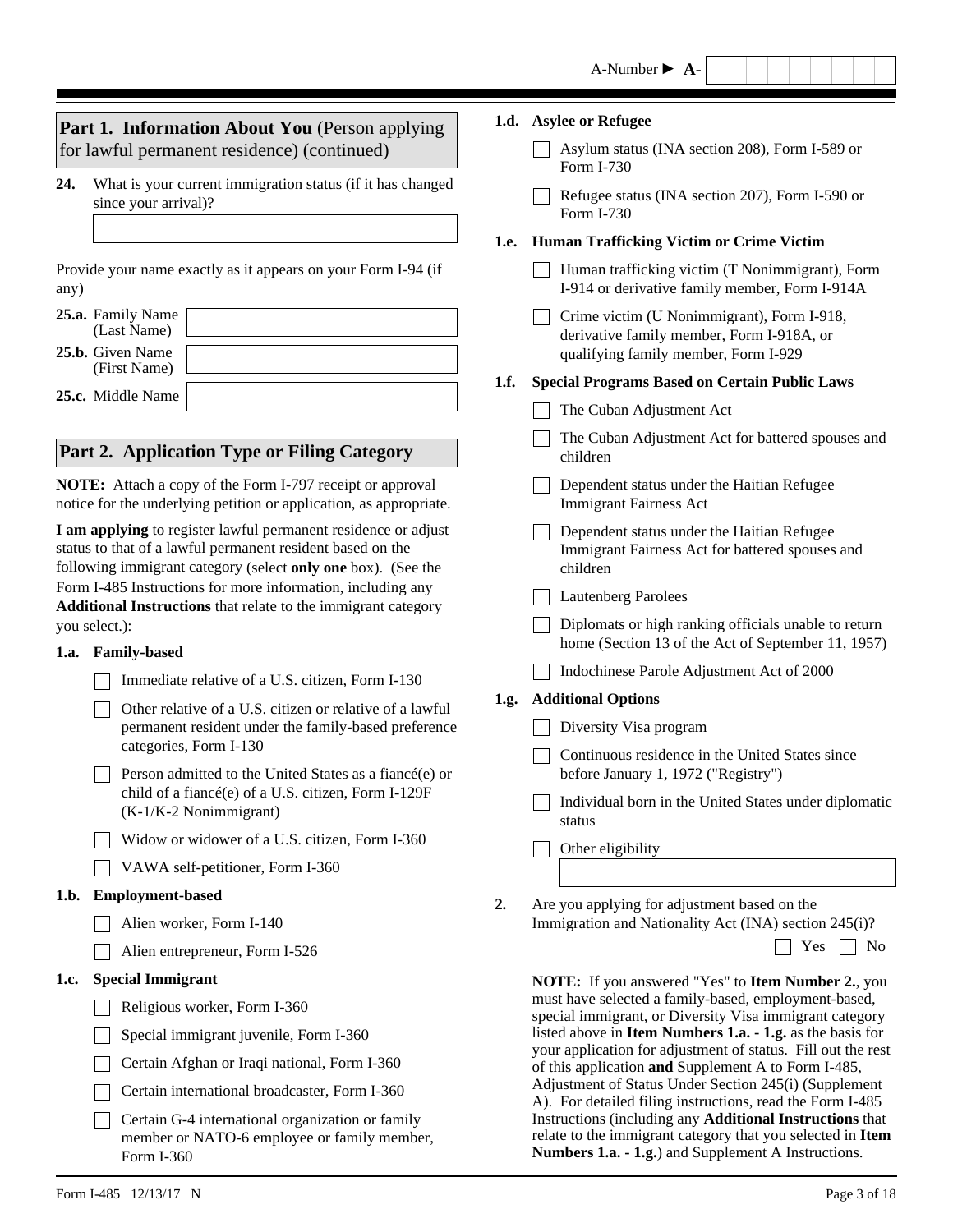## **Part 2. Application Type or Filing Category** (continued)

## *Information About Your Immigrant Category*

If you are the **principal applicant**, provide the following information.

- **3.** Receipt Number of Underlying Petition (if any)
- **4.** Priority Date from Underlying Petition (if any)

(mm/dd/yyyy)

If you are a **derivative applicant** (the spouse or unmarried child under 21 years of age of a principal applicant), provide the following information for the **principal applicant**.

Principal Applicant's Name

| 5.a. | <b>Family Name</b><br>(Last Name)                                                                                                                                                                                                                                                                                                                                              |  |  |  |  |
|------|--------------------------------------------------------------------------------------------------------------------------------------------------------------------------------------------------------------------------------------------------------------------------------------------------------------------------------------------------------------------------------|--|--|--|--|
| 5.b. | Given Name<br>(First Name)                                                                                                                                                                                                                                                                                                                                                     |  |  |  |  |
| 5.c. | Middle Name                                                                                                                                                                                                                                                                                                                                                                    |  |  |  |  |
| 6.   | Principal Applicant's A-Number (if any)<br>$\blacktriangleright$ A-                                                                                                                                                                                                                                                                                                            |  |  |  |  |
| 7.   | Principal Applicant's Date of Birth<br>(mm/dd/yyyy)                                                                                                                                                                                                                                                                                                                            |  |  |  |  |
| 8.   | Receipt Number of Principal's Underlying Petition (if any)                                                                                                                                                                                                                                                                                                                     |  |  |  |  |
| 9.   | Priority Date of Principal Applicant's Underlying Petition<br>$(if any)$ (mm/dd/yyyy)                                                                                                                                                                                                                                                                                          |  |  |  |  |
|      |                                                                                                                                                                                                                                                                                                                                                                                |  |  |  |  |
|      | Part 3. Additional Information About You                                                                                                                                                                                                                                                                                                                                       |  |  |  |  |
| 1.   | Have you ever applied for an immigrant visa to obtain<br>permanent resident status at a U.S. Embassy or U.S.<br>Consulate abroad?<br>$Yes$  <br>N <sub>o</sub><br>If you answered "Yes" to Item Number 1., complete<br>Item Numbers 2.a. - 4. below. If you need extra space to<br>complete this section, use the space provided in Part 14.<br><b>Additional Information.</b> |  |  |  |  |
|      | Location of U.S. Embassy or U.S. Consulate                                                                                                                                                                                                                                                                                                                                     |  |  |  |  |
| 2.a. | City                                                                                                                                                                                                                                                                                                                                                                           |  |  |  |  |
| 2.b. | Country                                                                                                                                                                                                                                                                                                                                                                        |  |  |  |  |

- Decision (for example, approved, refused, denied, withdrawn) **3.**
- **4.** Date of Decision (mm/dd/yyyy)

#### *Address History*

Provide physical addresses for everywhere you have lived during the last five years, whether inside or outside the United States. Provide your current address first. If you need extra space to complete this section, use the space provided in **Part 14. Additional Information**.

Physical Address 1 (current address)

| 5.a. | <b>Street Number</b><br>and Name                |
|------|-------------------------------------------------|
| 5.b. | Flr.<br>Apt.<br>Ste.<br>$\perp$<br>$\mathbf{1}$ |
|      | 5.c. City or Town                               |
| 5.d. | 5.e. ZIP Code<br>State<br>$ \mathbf{v} $        |
| 5.f. | Province                                        |
|      | 5.g. Postal Code                                |
| 5.h. | Country                                         |
|      |                                                 |
|      | Dates of Residence                              |
|      | 6.a. From (mm/dd/yyyy)                          |
|      | 6.b. To (mm/dd/yyyy)                            |
|      | Physical Address 2                              |
| 7.a. | <b>Street Number</b><br>and Name                |
| 7.b. | Flr.<br>Apt. $\Box$<br>Ste.<br>$\perp$          |
| 7.c. | City or Town                                    |
| 7.d. | State<br>7.e. ZIP Code<br>$\blacktriangledown$  |
| 7.f. | Province                                        |
|      | 7.g. Postal Code                                |
| 7.h. | Country                                         |
|      |                                                 |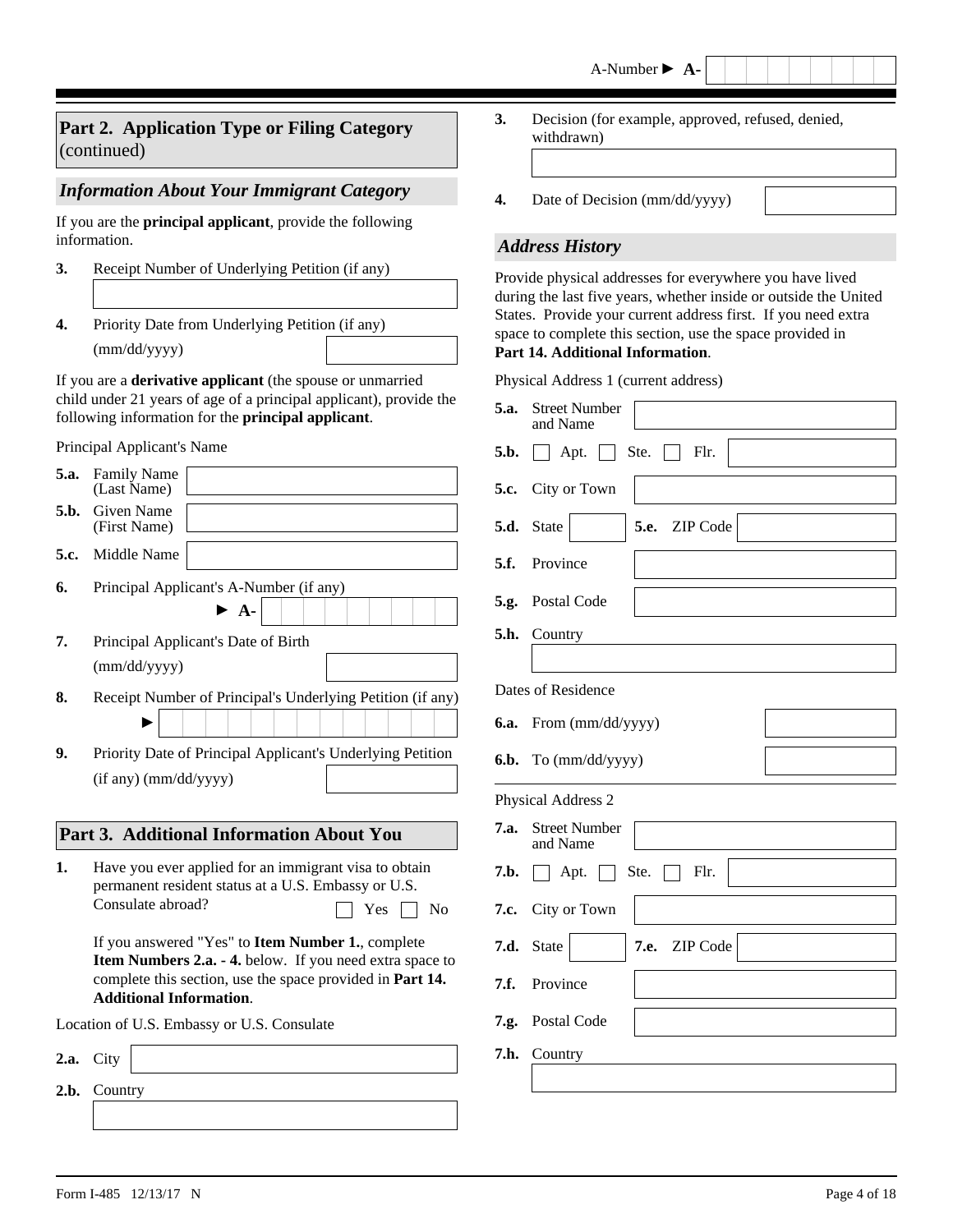|                                                                                                                                        | $A-Number \rightarrow A-$                                         |
|----------------------------------------------------------------------------------------------------------------------------------------|-------------------------------------------------------------------|
| Part 3. Additional Information About You<br>(continued)                                                                                | Address of Employer or Company<br>12.a. Street Number<br>and Name |
| Dates of Residence                                                                                                                     | $12.b.$ Apt.<br>Ste.<br>Flr.                                      |
| 8.a. From (mm/dd/yyyy)                                                                                                                 | 12.c. City or Town                                                |
| 8.b. To (mm/dd/yyyy)                                                                                                                   | 12.e. ZIP Code<br>12.d. State<br>$\blacktriangledown$             |
| Provide your most recent address outside the United States<br>where you lived for more than one year (if not already listed<br>above). | 12.f. Province                                                    |
| 9.a. Street Number                                                                                                                     | 12.g. Postal Code                                                 |
| and Name<br>9.b.<br>Ste.<br>Flr.<br>Apt.                                                                                               | 12.h. Country                                                     |
|                                                                                                                                        | 13.<br>Your Occupation                                            |
| City or Town<br>9.c.                                                                                                                   |                                                                   |
| ZIP Code<br>9.d. State<br>9.e.<br>$\blacktriangledown$                                                                                 | Dates of Employment                                               |
| Province<br>9.f.                                                                                                                       | 14.a. From (mm/dd/yyyy)                                           |
| 9.g. Postal Code                                                                                                                       | 14.b. To (mm/dd/yyyy)                                             |
| Country<br>9.h.                                                                                                                        |                                                                   |
|                                                                                                                                        | Employer 2<br>Name of Employer or Company<br>15.                  |
| Dates of Residence                                                                                                                     |                                                                   |
| 10.a. From (mm/dd/yyyy)                                                                                                                | Address of Employer or Company                                    |
| 10.b. To $(mm/dd/yyyy)$                                                                                                                | 16.a. Street Number<br>and Name                                   |
| <b>Employment History</b>                                                                                                              | 16.b.   Apt.   Ste.   Flr.                                        |
| Provide your employment history for the last five years,                                                                               | 16.c. City or Town                                                |
| whether inside or outside the United States. Provide the most<br>recent employment first. If you need extra space to complete          | 16.e. ZIP Code<br>16.d. State<br>$\blacktriangledown$             |
| this section, use the space provided in Part 14. Additional<br>Information.                                                            | 16.f. Province                                                    |
| Employer 1 (current or most recent)                                                                                                    |                                                                   |
| Name of Employer or Company<br>11.                                                                                                     | 16.g. Postal Code                                                 |
|                                                                                                                                        | 16.h. Country                                                     |
|                                                                                                                                        | Your Occupation<br>17.                                            |
|                                                                                                                                        |                                                                   |
|                                                                                                                                        | Dates of Employment                                               |
|                                                                                                                                        | 18.a. From (mm/dd/yyyy)                                           |
|                                                                                                                                        | 18.b. To (mm/dd/yyyy)                                             |

 $\overline{\phantom{a}}$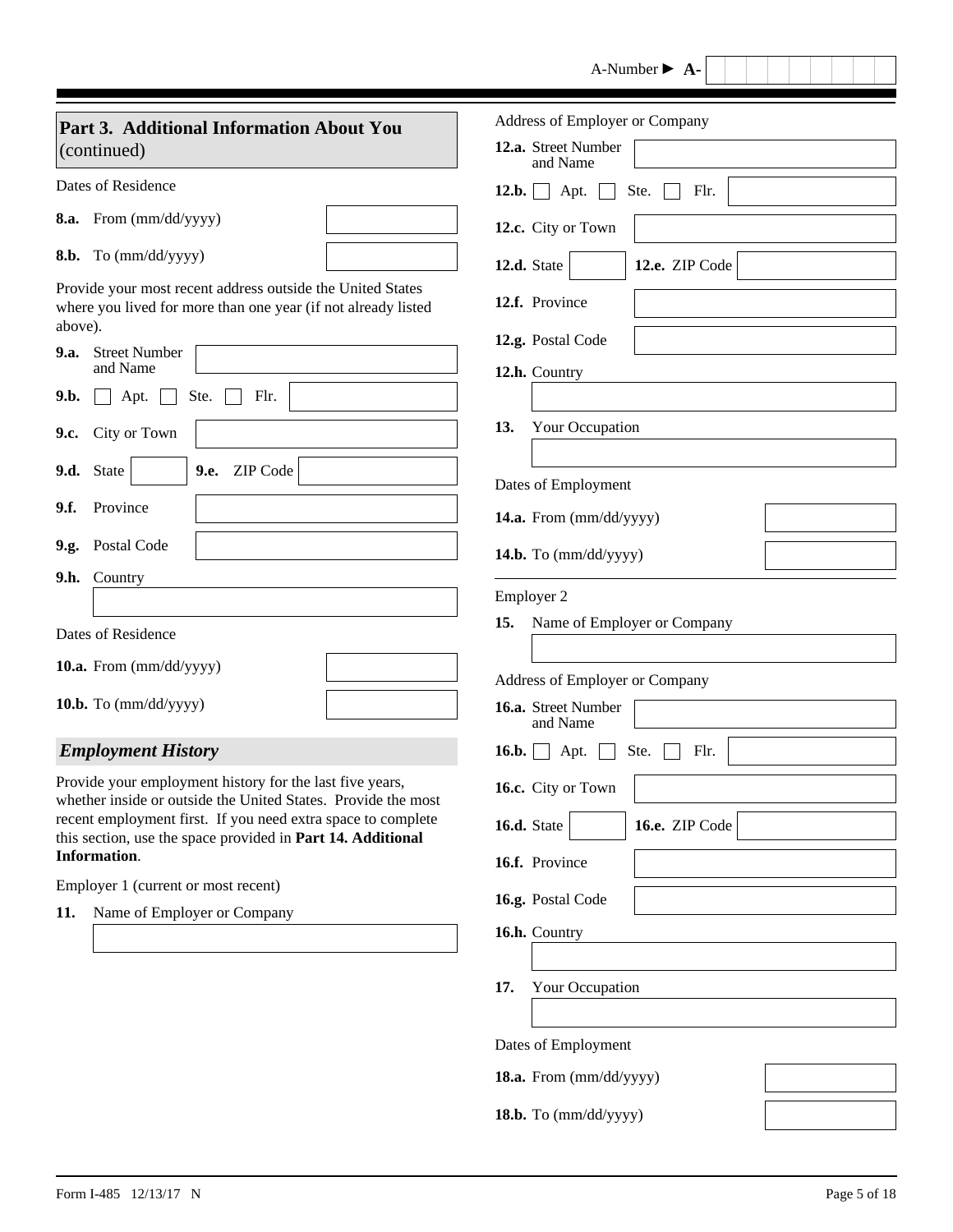|       |                                                                                                    |     | A-Number $\triangleright$ A-                       |
|-------|----------------------------------------------------------------------------------------------------|-----|----------------------------------------------------|
|       | Part 3. Additional Information About You<br>(continued)                                            | 3.  | Date of Birth (mm/dd/yyyy)                         |
|       |                                                                                                    | 4.  | <b>Sex</b><br>Female<br>Male                       |
|       | Provide your most recent employment outside of the United<br>States (if not already listed above). | 5.  | City or Town of Birth                              |
| 19.   | Name of Employer or Company                                                                        |     |                                                    |
|       |                                                                                                    | 6.  | Country of Birth                                   |
|       | Address of Employer or Company                                                                     |     |                                                    |
|       | 20.a. Street Number<br>and Name                                                                    | 7.  | Current City or Town of Residence (if living)      |
| 20.b. | Ste.<br>Flr.<br>Apt.                                                                               | 8.  | Current Country of Residence (if living)           |
|       | 20.c. City or Town                                                                                 |     |                                                    |
|       | 20.e. ZIP Code<br>20.d. State<br>$\blacktriangledown$                                              |     | <b>Information About Your Parent 2</b>             |
|       | 20.f. Province                                                                                     |     | Parent 2's Legal Name                              |
|       | 20.g. Postal Code                                                                                  |     | 9.a. Family Name<br>(Last Name)                    |
|       |                                                                                                    |     | 9.b. Given Name                                    |
|       | 20.h. Country                                                                                      |     | (First Name)                                       |
| 21.   | Your Occupation                                                                                    |     | 9.c. Middle Name                                   |
|       |                                                                                                    |     | Parent 2's Name at Birth (if different than above) |
|       | Dates of Employment                                                                                |     | 10.a. Family Name<br>(Last Name)                   |
|       |                                                                                                    |     | 10.b. Given Name                                   |
|       | 22.a. From (mm/dd/yyyy)                                                                            |     | (First Name)<br>10.c. Middle Name                  |
|       | $22.b.$ To $(mm/dd/yyyy)$                                                                          |     |                                                    |
|       |                                                                                                    |     | 11. Date of Birth (mm/dd/yyyy)                     |
|       | <b>Part 4. Information About Your Parents</b>                                                      | 12. | Sex<br>Female<br>Male                              |
|       | <b>Information About Your Parent 1</b>                                                             | 13. | City or Town of Birth                              |
|       | Parent 1's Legal Name                                                                              |     |                                                    |
| 1.a.  | <b>Family Name</b><br>(Last Name)                                                                  | 14. | Country of Birth                                   |
| 1.b.  | Given Name<br>(First Name)                                                                         | 15. | Current City or Town of Residence (if living)      |
| 1.c.  | Middle Name                                                                                        |     |                                                    |
|       | Parent 1's Name at Birth (if different than above)                                                 | 16. | Current Country of Residence (if living)           |
| 2.a.  | <b>Family Name</b><br>(Last Name)                                                                  |     |                                                    |
| 2.b.  | Given Name<br>(First Name)                                                                         |     |                                                    |
| 2.c.  | Middle Name                                                                                        |     |                                                    |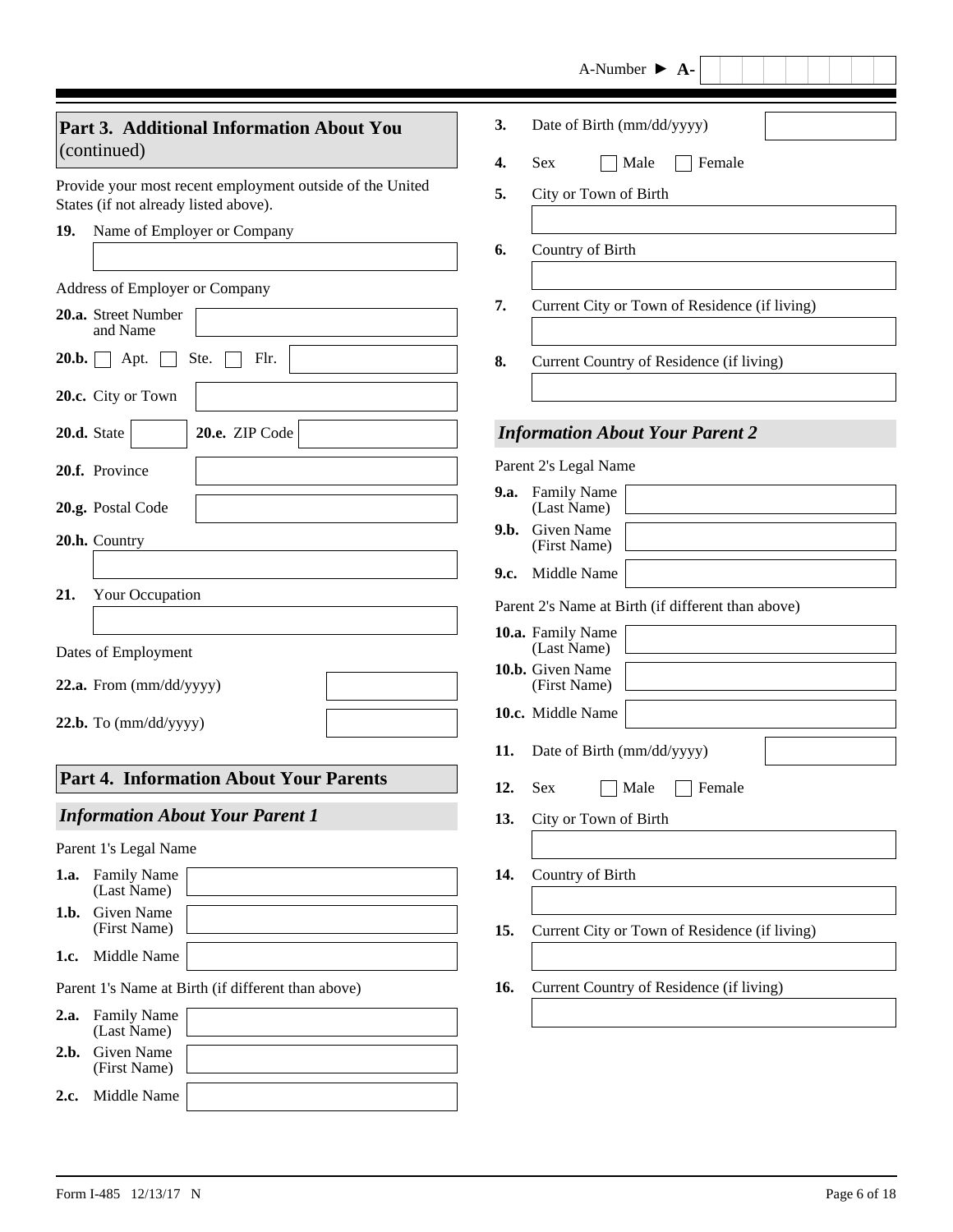|      |                                                                                                          | A-Number $\triangleright$ A-                                                                                                                                                                   |
|------|----------------------------------------------------------------------------------------------------------|------------------------------------------------------------------------------------------------------------------------------------------------------------------------------------------------|
|      | Part 5. Information About Your Marital History                                                           | Place of Marriage to Current Spouse                                                                                                                                                            |
| 1.   | What is your current marital status?                                                                     | 9.a. City or Town                                                                                                                                                                              |
|      | Single, Never Married<br>Married<br>Divorced                                                             |                                                                                                                                                                                                |
|      | Widowed   Marriage Annulled                                                                              | <b>State or Province</b><br>9.b.                                                                                                                                                               |
|      | <b>Legally Separated</b>                                                                                 |                                                                                                                                                                                                |
| 2.   | If you are married, is your spouse a current member of the<br>U.S. armed forces or U.S. Coast Guard?     | 9.c.<br>Country                                                                                                                                                                                |
|      | N/A<br>Yes<br>N <sub>0</sub>                                                                             | 10.<br>Is your current spouse applying with you?                                                                                                                                               |
| 3.   | How many times have you been married (including<br>annulled marriages and marriages to the same person)? | Yes<br>N <sub>0</sub>                                                                                                                                                                          |
|      |                                                                                                          | <b>Information About Prior Marriages (if any)</b>                                                                                                                                              |
|      | <b>Information About Your Current Marriage</b><br>(including if you are legally separated)               | If you have been married before, whether in the United States or<br>in any other country, provide the following information about<br>your prior spouse. If you have had more than one previous |
|      | If you are currently married, provide the following information<br>about your current spouse.            | marriage, use the space provided in Part 14. Additional<br>Information to provide the information below.                                                                                       |
|      | <b>Current Spouse's Legal Name</b>                                                                       | Prior Spouse's Legal Name (provide family name before<br>marriage)                                                                                                                             |
| 4.a. | <b>Family Name</b><br>(Last Name)                                                                        | 11.a. Family Name                                                                                                                                                                              |
| 4.b. | Given Name                                                                                               | (Last Name)<br>11.b. Given Name                                                                                                                                                                |
|      | (First Name)                                                                                             | (First Name)                                                                                                                                                                                   |
| 4.c. | Middle Name                                                                                              | 11.c. Middle Name                                                                                                                                                                              |
| 5.   | A-Number (if any)<br>$A-$                                                                                | 12.<br>Prior Spouse's Date of Birth (mm/dd/yyyy)                                                                                                                                               |
| 6.   | Current Spouse's Date of Birth (mm/dd/yyyy)                                                              | 13.<br>Date of Marriage to Prior Spouse (mm/dd/yyyy)                                                                                                                                           |
| 7.   | Date of Marriage to Current Spouse (mm/dd/yyyy)                                                          | Place of Marriage to Prior Spouse                                                                                                                                                              |
|      | Current Spouse's Place of Birth                                                                          | 14.a. City or Town                                                                                                                                                                             |
|      | 8.a. City or Town                                                                                        |                                                                                                                                                                                                |
|      |                                                                                                          | 14.b. State or Province                                                                                                                                                                        |
| 8.b. | <b>State or Province</b>                                                                                 |                                                                                                                                                                                                |
|      |                                                                                                          | 14.c. Country                                                                                                                                                                                  |
| 8.c. | Country                                                                                                  | Date Marriage with Prior Spouse Legally Ended<br>15.                                                                                                                                           |
|      |                                                                                                          | (mm/dd/yyyy)                                                                                                                                                                                   |
|      |                                                                                                          |                                                                                                                                                                                                |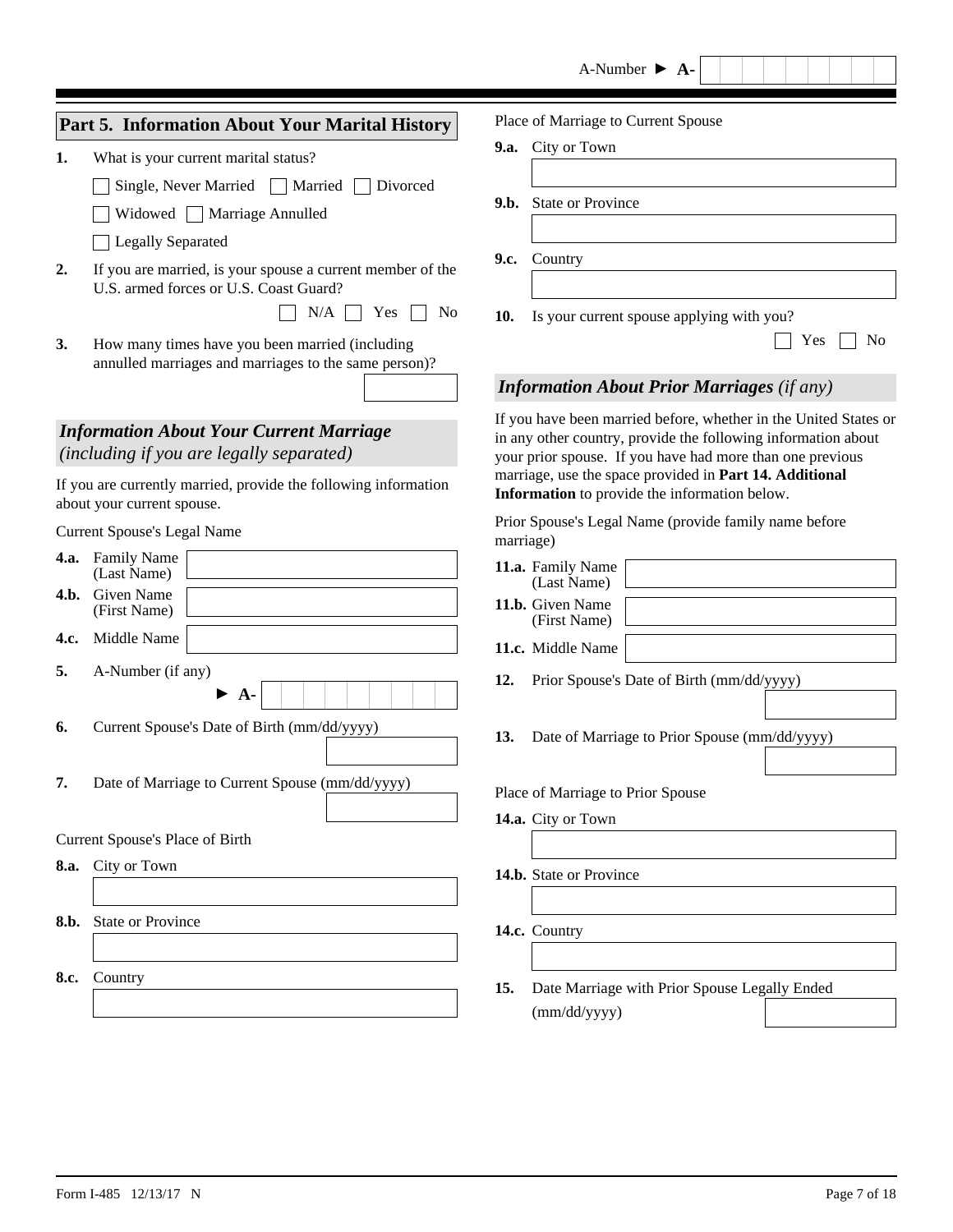## **Part 5. Information About Your Marital History** (continued)

Place Where Marriage with Prior Spouse Legally Ended

**16.a.** City or Town

**16.b.** State or Province

**16.c.** Country

## **Part 6. Information About Your Children**

Indicate the total number of ALL living children (including adult sons and daughters) that you have. **1.**

> **NOTE:** The term "children" includes all biological or legally adopted children, as well as current stepchildren, of any age, whether born in the United States or other countries, married or unmarried, living with you or elsewhere and includes any missing children and those born to you outside of marriage.

Provide the following information for each of your children. If you have more than three children, use the space provided in **Part 14. Additional Information**.

#### Child 1

Current Legal Name

| 2.a. | <b>Family Name</b><br>(Last Name)             |
|------|-----------------------------------------------|
|      | 2.b. Given Name<br>(First Name)               |
| 2.c. | Middle Name                                   |
| 3.   | A-Number (if any)                             |
|      | $\blacktriangleright$ A-                      |
| 4.   | Date of Birth (mm/dd/yyyy)                    |
| 5.   | Country of Birth                              |
|      |                                               |
| 6.   | Yes<br>Is this child applying with you?<br>No |

#### Child 2

Current Legal Name

| 7.a.    | <b>Family Name</b><br>(Last Name)             |  |  |
|---------|-----------------------------------------------|--|--|
| 7.b.    | Given Name<br>(First Name)                    |  |  |
| 7.c.    | Middle Name                                   |  |  |
| 8.      | A-Number (if any)                             |  |  |
|         | • A-                                          |  |  |
| 9.      | Date of Birth (mm/dd/yyyy)                    |  |  |
| 10.     | Country of Birth                              |  |  |
|         |                                               |  |  |
| 11.     | Is this child applying with you?<br>Yes<br>No |  |  |
| Child 3 |                                               |  |  |
|         | <b>Current Legal Name</b>                     |  |  |
|         | 12.a. Family Name<br>(Last Name)              |  |  |
|         | 12.b. Given Name<br>(First Name)              |  |  |
|         | 12.c. Middle Name                             |  |  |
| 13.     | A-Number (if any)                             |  |  |
|         | $\triangleright$ A-                           |  |  |
| 14.     | Date of Birth (mm/dd/yyyy)                    |  |  |
| 15.     | Country of Birth                              |  |  |
|         |                                               |  |  |
| 16.     | Is this child applying with you?<br>No<br>Yes |  |  |
|         |                                               |  |  |
|         | Part 7. Biographic Information                |  |  |
| 1.      | Ethnicity (Select only one box)               |  |  |
|         | Hispanic or Latino                            |  |  |
|         | Not Hispanic or Latino                        |  |  |
| 2.      | Race (Select all applicable boxes)            |  |  |
|         | White                                         |  |  |
|         | Asian                                         |  |  |
|         | <b>Black or African American</b>              |  |  |
|         | American Indian or Alaska Native              |  |  |
|         | Native Hawaiian or Other Pacific Islander     |  |  |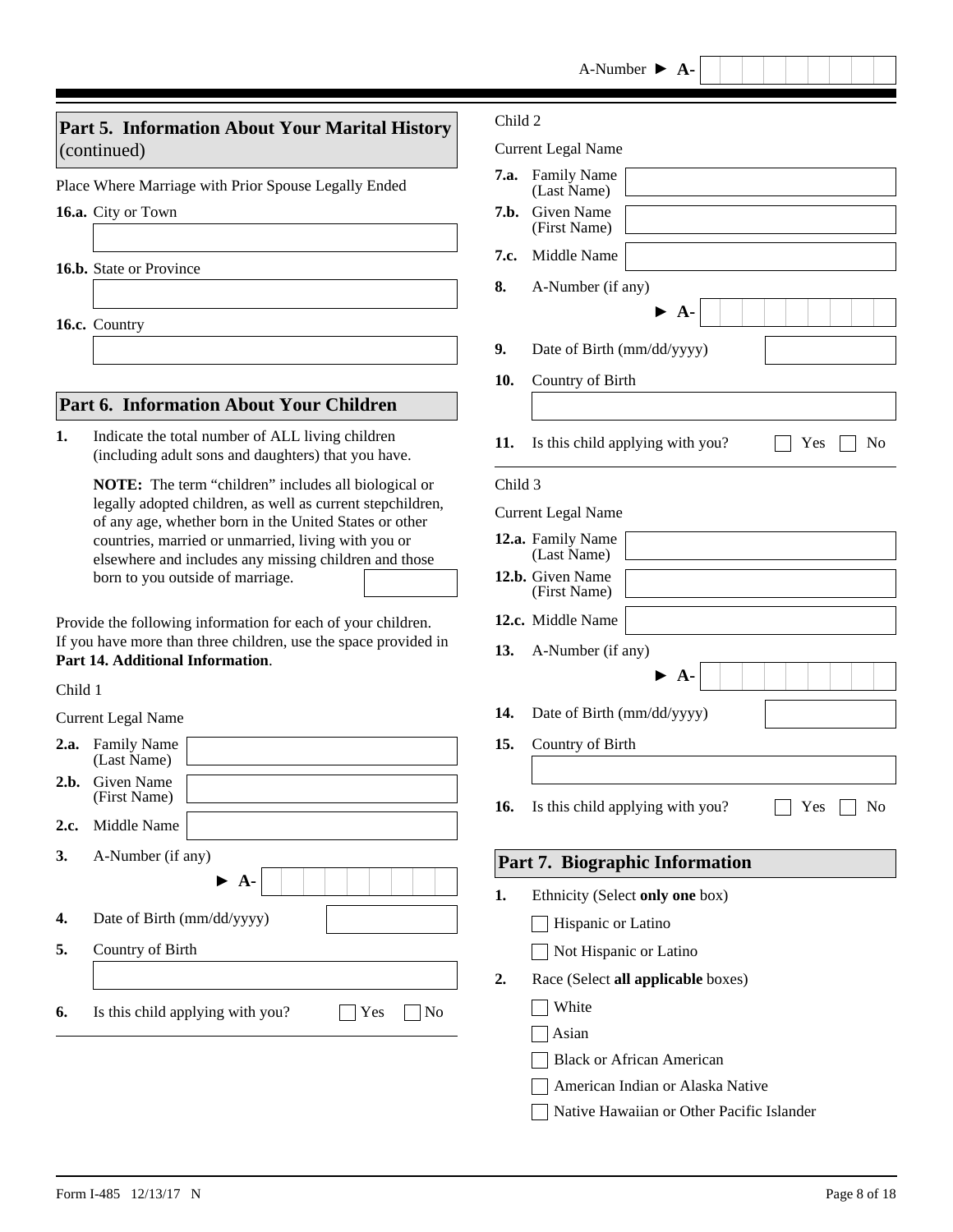| A-Number |  |  |
|----------|--|--|
|----------|--|--|

|      | Part 7. Biographic Information (continued)                                                                                   | Dates of Membership or Dates of Involvement |
|------|------------------------------------------------------------------------------------------------------------------------------|---------------------------------------------|
| 3.   | Inches<br>$\blacktriangledown$<br>Height<br>Feet                                                                             | 5.a. From (mm/dd/yyyy)                      |
| 4.   | Weight<br>Pounds                                                                                                             | 5.b. To $(mm/dd/yyyy)$                      |
| 5.   | Eye Color (Select only one box)                                                                                              | Organization 2                              |
|      | <b>Black</b><br>Blue<br><b>Brown</b>                                                                                         | Name of Organization<br>6.                  |
|      | Green<br>Hazel<br>Gray                                                                                                       |                                             |
|      | Unknown/Other<br>Maroon<br>Pink                                                                                              | City or Town<br>7.a.                        |
| 6.   | Hair Color (Select only one box)                                                                                             |                                             |
|      | Bald (No hair)<br><b>Black</b><br>Blond                                                                                      | 7.b. State or Province                      |
|      | Red<br><b>Brown</b><br>Gray                                                                                                  |                                             |
|      | Unknown/Other<br>Sandy<br>White                                                                                              | 7.c.<br>Country                             |
|      |                                                                                                                              |                                             |
|      | Part 8. General Eligibility and Inadmissibility                                                                              | 8.<br>Nature of Group                       |
|      | <b>Grounds</b>                                                                                                               |                                             |
| 1.   | Have you EVER been a member of, involved in, or in                                                                           | Dates of Membership or Dates of Involvement |
|      | any way associated with any organization, association,<br>fund, foundation, party, club, society, or similar group in        | 9.a. From (mm/dd/yyyy)                      |
|      | the United States or in any other location in the world<br>including any military service?<br>Yes<br>N <sub>0</sub>          | 9.b. To $(mm/dd/yyyy)$                      |
|      | If you answered "Yes" to Item Number 1., complete Item                                                                       | Organization 3                              |
|      | Numbers 2. - 13.b. below. If you need extra space to complete<br>this section, use the space provided in Part 14. Additional | Name of Organization<br>10.                 |
|      | Information. If you answered "No," but are unsure of your                                                                    |                                             |
|      | answer, provide an explanation of the events and circumstances<br>in the space provided in Part 14. Additional Information.  | 11.a. City or Town                          |
|      |                                                                                                                              |                                             |
|      | Organization 1<br>Name of Organization                                                                                       | 11.b. State or Province                     |
| 2.   |                                                                                                                              |                                             |
| 3.a. | City or Town                                                                                                                 | 11.c. Country                               |
|      |                                                                                                                              |                                             |
| 3.b. | <b>State or Province</b>                                                                                                     | 12.<br>Nature of Group                      |
|      |                                                                                                                              |                                             |
| 3.c. | Country                                                                                                                      | Dates of Membership or Dates of Involvement |
|      |                                                                                                                              | 13.a. From (mm/dd/yyyy)                     |
| 4.   | Nature of Group                                                                                                              | 13.b. To (mm/dd/yyyy)                       |
|      |                                                                                                                              |                                             |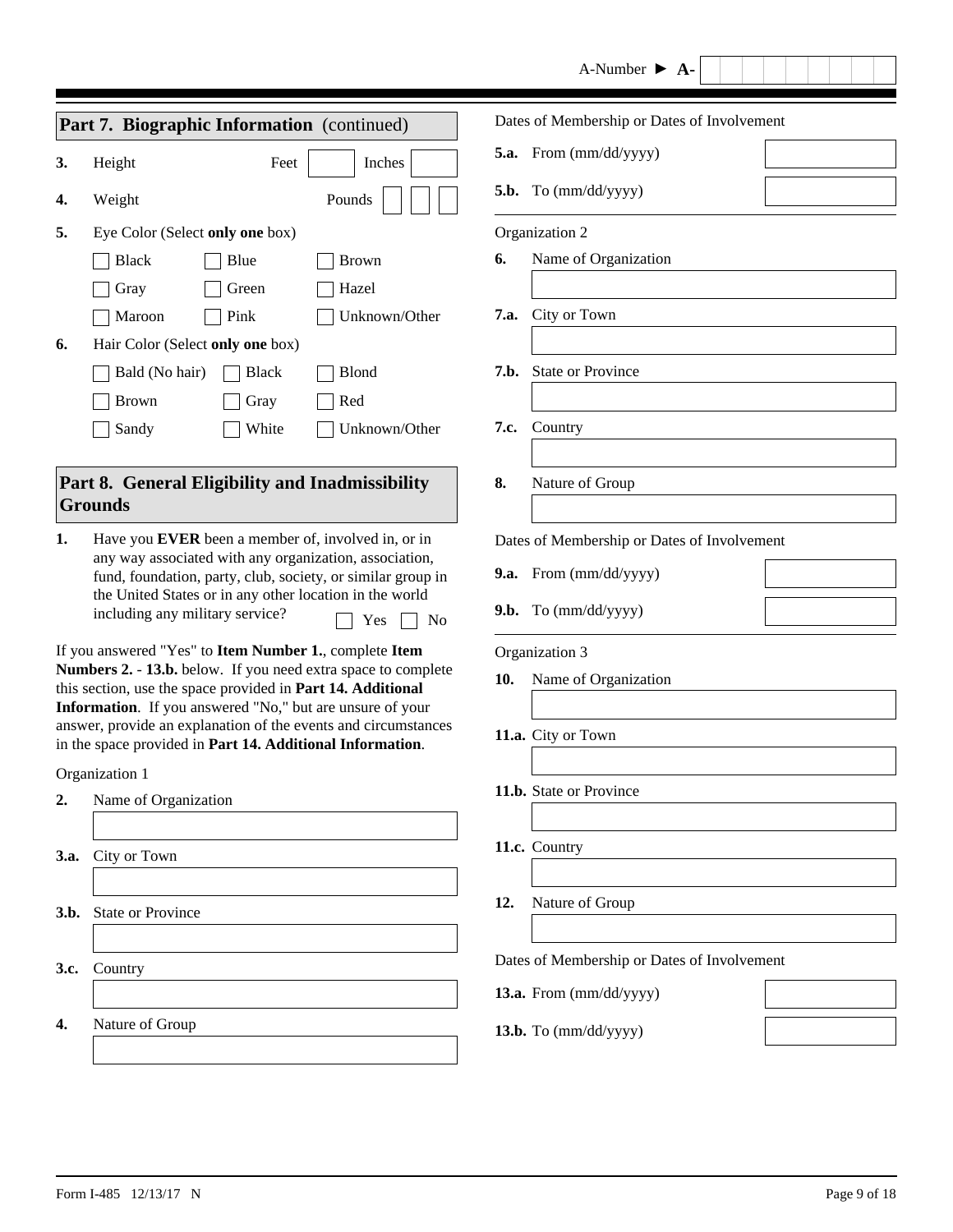## **Part 8. General Eligibility and Inadmissibility Grounds** (continued)

Answer **Item Numbers 14. - 80.b.** Choose the answer that you think is correct. If you answer "Yes" to any questions **(or if you answer "No," but are unsure of your answer)**, provide an explanation of the events and circumstances in the space provided in **Part 14. Additional Information**.

- Have you **EVER** been denied admission to the United States? **14.**  $\Box$  Yes  $\Box$  No
- **15.** Have you **EVER** been denied a visa to the United States?  $\Box$  Yes  $\Box$  No
- Have you **EVER** worked in the United States without authorization? **16.**  $\Box$  Yes  $\Box$  No
- Have you **EVER** violated the terms or conditions of your nonimmigrant status? **17.**  $\Box$  Yes  $\Box$  No
- **18.** Are you presently or have you **EVER** been in removal, exclusion, rescission, or deportation proceedings?  $\Box$  Yes  $\Box$  No
- 19. Have you EVER been issued a final order of exclusion, deportation, or removal?  $\Box$  Yes  $\Box$  No
- **20.** Have you **EVER** had a prior final order of exclusion, deportation, or removal reinstated?  $\Box$  Yes  $\Box$  No
- Have you **EVER** held lawful permanent resident status **21.** which was later rescinded?  $\Box$  Yes  $\Box$  No
- **22.** Have you **EVER** been granted voluntary departure by an immigration officer or an immigration judge but failed to depart within the allotted time?  $\Box$  Yes  $\Box$  No
- Have you **EVER** applied for any kind of relief or **23.** protection from removal, exclusion, or deportation?
	- $\Box$  Yes  $\Box$  No
- **24.a.** Have you **EVER** been a J nonimmigrant exchange visitor who was subject to the two-year foreign residence requirement?  $\Box$  Yes  $\Box$  No

If you answered "Yes" to **Item Number 24.a.**, complete **Item Numbers 24.b. - 24.c.** If you answered "No" to **Item Number 24.a.**, skip to **Item Number 25.** 

- 24.b. Have you complied with the foreign residence requirement?  $\Box$  Yes  $\Box$  No
- for you? Present Service Service Service Service Service Service Service Service Service Service Service Service Service Service Service Service Service Service Service Service Service Service Service Service Service Servi 24.c. Have you been granted a waiver or has Department of State issued a favorable waiver recommendation letter

## *Criminal Acts and Violations*

For **Item Numbers 25. - 45.**, you must answer "Yes" to any question that applies to you, even if your records were sealed or otherwise cleared, or even if anyone, including a judge, law enforcement officer, or attorney, told you that you no longer have a record. You must also answer "Yes" to the following questions whether the action or offense occurred here in the United States or anywhere else in the world. If you answer "Yes" to **Item Numbers 25. - 45.**, use the space provided in **Part 14. Additional Information** to provide an explanation that includes why you were arrested, cited, detained, or charged; where you were arrested, cited, detained, or charged; when (date) the event occurred; and the outcome or disposition (for example, no charges filed, charges dismissed, jail, probation, community service).

- **25.** Have you **EVER** been arrested, cited, charged, or detained for any reason by any law enforcement official (including but not limited to any U.S. immigration official or any official of the U.S. armed forces or U.S.  $\Box$  Yes  $\Box$  No
- $\Box$  Yes  $\Box$  No Have you **EVER** committed a crime of any kind (even if you were not arrested, cited, charged with, or tried for that crime)? **26.**
- **27.** Have you **EVER** pled guilty to or been convicted of a crime or offense (even if the violation was subsequently expunged or sealed by a court, or if you were granted a pardon, amnesty, a rehabilitation decree, or other act of clemency)?  $\Box$  Yes  $\Box$  No

**NOTE:** If you were the beneficiary of a pardon, amnesty, a rehabilitation decree, or other act of clemency, provide documentation of that post-conviction action.

- Have you **EVER** been ordered punished by a judge or had conditions imposed on you that restrained your liberty (such as a prison sentence, suspended sentence, house arrest, parole, alternative sentencing, drug or alcohol treatment, rehabilitative programs or classes, probation, or community service)? **28.**  $\Box$  Yes  $\Box$  No
- **29.** Have you **EVER** been a defendant or the accused in a criminal proceeding (including pre-trial diversion, deferred prosecution, deferred adjudication, or any withheld adjudication)?  $\Box$  Yes  $\Box$  No
- **30.** Have you **EVER** violated (or attempted or conspired to violate) any controlled substance law or regulation of a state, the United States, or a foreign country?

 $\Box$  Yes  $\Box$  No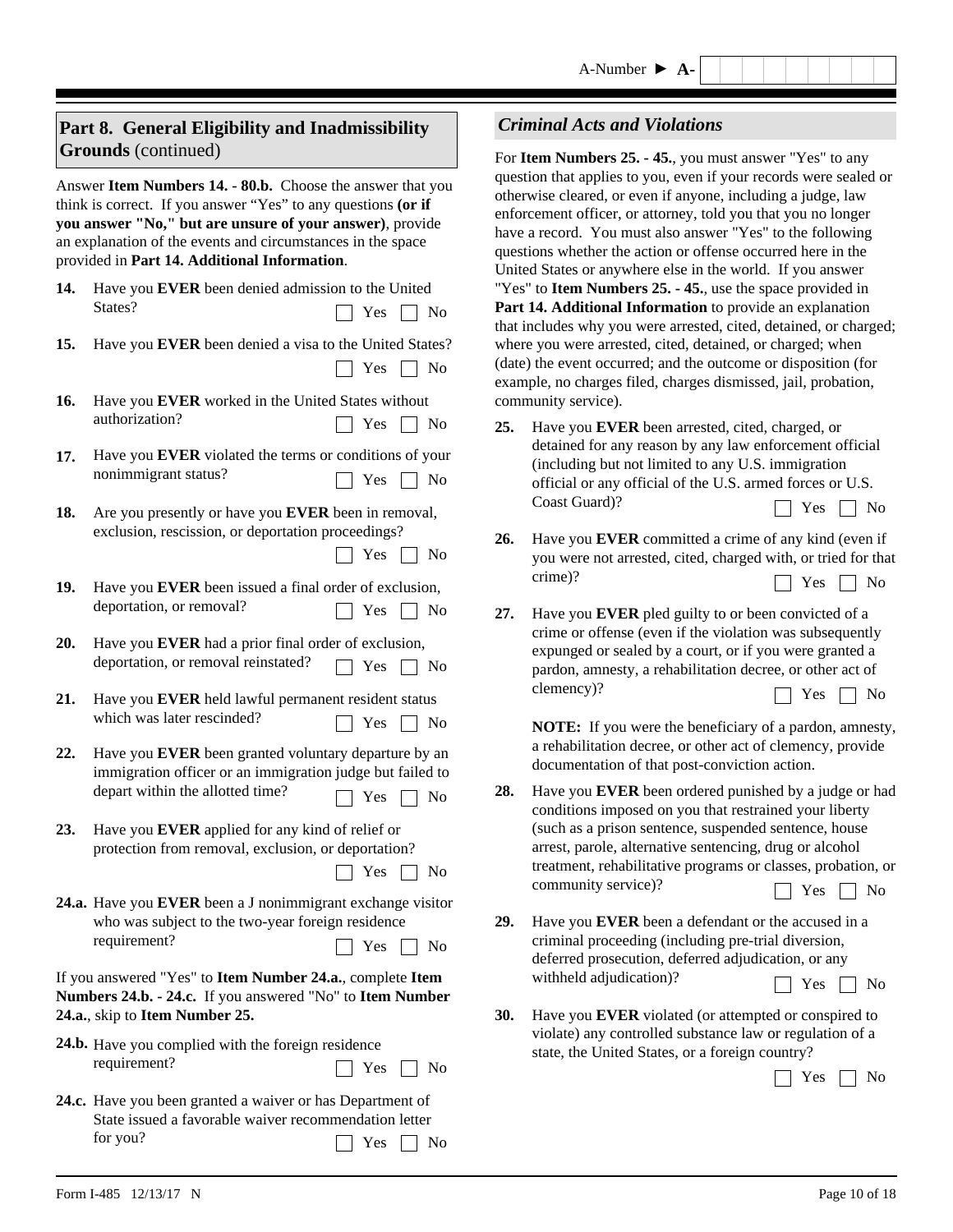| A-Number |  | $A -$ |
|----------|--|-------|
|----------|--|-------|

| Part 8. General Eligibility and Inadmissibility<br><b>Grounds</b> (continued) |                                                                                                                                                                                                                                                                                                                                                                                                                                                                                                                                                                        | 42.                                                                      | Have you <b>EVER</b> trafficked a person into involuntary<br>servitude, peonage, debt bondage, or slavery? Trafficking<br>includes recruiting, harboring, transporting, providing, or                                                                                                                                                                                |  |  |  |
|-------------------------------------------------------------------------------|------------------------------------------------------------------------------------------------------------------------------------------------------------------------------------------------------------------------------------------------------------------------------------------------------------------------------------------------------------------------------------------------------------------------------------------------------------------------------------------------------------------------------------------------------------------------|--------------------------------------------------------------------------|----------------------------------------------------------------------------------------------------------------------------------------------------------------------------------------------------------------------------------------------------------------------------------------------------------------------------------------------------------------------|--|--|--|
| 31.<br>32.                                                                    | Have you EVER been convicted of two or more offenses<br>(other than purely political offenses) for which the<br>combined sentences to confinement were five years or<br>more?<br>Yes<br>No<br>Have you EVER illicitly (illegally) trafficked or benefited<br>from the trafficking of any controlled substances, such as                                                                                                                                                                                                                                                | force, fraud, or coercion.<br>43.                                        | obtaining a person for labor or services through the use of<br>N <sub>0</sub><br>Yes<br>Have you EVER knowingly aided, abetted, assisted,<br>conspired, or colluded with others in trafficking persons<br>for commercial sex acts or involuntary servitude,<br>peonage, debt bondage, or slavery?<br>Yes<br>N <sub>o</sub>                                           |  |  |  |
| 33.                                                                           | chemicals, illegal drugs, or narcotics?<br>Yes<br>N <sub>0</sub><br>Have you EVER knowingly aided, abetted, assisted,<br>conspired, or colluded in the illicit trafficking of any<br>illegal narcotic or other controlled substances?<br>Yes<br>No                                                                                                                                                                                                                                                                                                                     | 44.                                                                      | Are you the spouse, son or daughter of a foreign national<br>who engaged in the trafficking of persons and have<br>received or obtained, within the last five years, any<br>financial or other benefits from the illicit activity of your<br>spouse or your parent, although you knew or reasonably<br>should have known that this benefit resulted from the illicit |  |  |  |
| 34.                                                                           | Are you the spouse, son, or daughter of a foreign national<br>who illicitly trafficked or aided (or otherwise abetted,<br>assisted, conspired, or colluded) in the illicit trafficking of<br>a controlled substance, such as chemicals, illegal drugs, or<br>narcotics and you obtained, within the last five years, any<br>financial or other benefit from the illegal activity of your<br>spouse or parent, although you knew or reasonably should<br>have known that the financial or other benefit resulted<br>from the illicit activity of your spouse or parent? | activity of your spouse or parent?<br>45.<br><b>Security and Related</b> | N <sub>0</sub><br>Yes<br>Have you EVER engaged in money laundering or have<br>you EVER knowingly aided, assisted, conspired, or<br>colluded with others in money laundering or do you seek<br>to enter the United States to engage in such activity?<br>N <sub>0</sub><br>Yes                                                                                        |  |  |  |
|                                                                               | Yes<br>No                                                                                                                                                                                                                                                                                                                                                                                                                                                                                                                                                              | Do you intend to:                                                        |                                                                                                                                                                                                                                                                                                                                                                      |  |  |  |
| 35.                                                                           | Have you EVER engaged in prostitution or are you<br>coming to the United States to engage in prostitution?<br>Yes<br>No                                                                                                                                                                                                                                                                                                                                                                                                                                                | <b>United States?</b>                                                    | 46.a. Engage in any activity that violates or evades any law<br>relating to espionage (including spying) or sabotage in the<br>N <sub>0</sub><br>Yes                                                                                                                                                                                                                 |  |  |  |
| 36.                                                                           | Have you EVER directly or indirectly procured (or<br>attempted to procure) or imported prostitutes or persons<br>for the purpose of prostitution?<br>Yes<br>No                                                                                                                                                                                                                                                                                                                                                                                                         |                                                                          | 46.b. Engage in any activity in the United States that violates or<br>evades any law prohibiting the export from the United<br>States of goods, technology, or sensitive information?                                                                                                                                                                                |  |  |  |
| 37.                                                                           | Have you EVER received any proceeds or money from<br>prostitution?<br>Yes<br>No                                                                                                                                                                                                                                                                                                                                                                                                                                                                                        |                                                                          | Yes<br>No<br>46.c. Engage in any activity whose purpose includes opposing,                                                                                                                                                                                                                                                                                           |  |  |  |
| 38.                                                                           | Do you intend to engage in illegal gambling or any other<br>form of commercialized vice, such as prostitution,<br>bootlegging, or the sale of child pornography, while in the<br><b>United States?</b>                                                                                                                                                                                                                                                                                                                                                                 | <b>United States?</b>                                                    | controlling, or overthrowing the U.S. Government by<br>force, violence, or other unlawful means while in the<br>Yes<br>No                                                                                                                                                                                                                                            |  |  |  |
|                                                                               | Yes<br>No                                                                                                                                                                                                                                                                                                                                                                                                                                                                                                                                                              |                                                                          | 46.d. Engage in any activity that could endanger the welfare,<br>safety, or security of the United States?                                                                                                                                                                                                                                                           |  |  |  |
| 39.                                                                           | Have you EVER exercised immunity (diplomatic or<br>otherwise) to avoid being prosecuted for a criminal<br>offense in the United States?<br>Yes<br>No                                                                                                                                                                                                                                                                                                                                                                                                                   | <b>46.e.</b> Engage in any other unlawful activity? [                    | No<br>Yes<br>No<br>Yes                                                                                                                                                                                                                                                                                                                                               |  |  |  |
| 40.                                                                           | Have you EVER, while serving as a foreign government<br>official, been responsible for or directly carried out<br>violations of religious freedoms?<br>Yes<br>No                                                                                                                                                                                                                                                                                                                                                                                                       | 47.                                                                      | Are you engaged in or, upon your entry into the United<br>States, do you intend to engage in any activity that could<br>have potentially serious adverse foreign policy                                                                                                                                                                                              |  |  |  |
| 41.                                                                           | Have you EVER induced by force, fraud, or coercion (or<br>otherwise been involved in) the trafficking of persons for<br>commercial sex acts?<br>Yes<br>No                                                                                                                                                                                                                                                                                                                                                                                                              |                                                                          | consequences for the United States?<br>N <sub>o</sub><br>Yes                                                                                                                                                                                                                                                                                                         |  |  |  |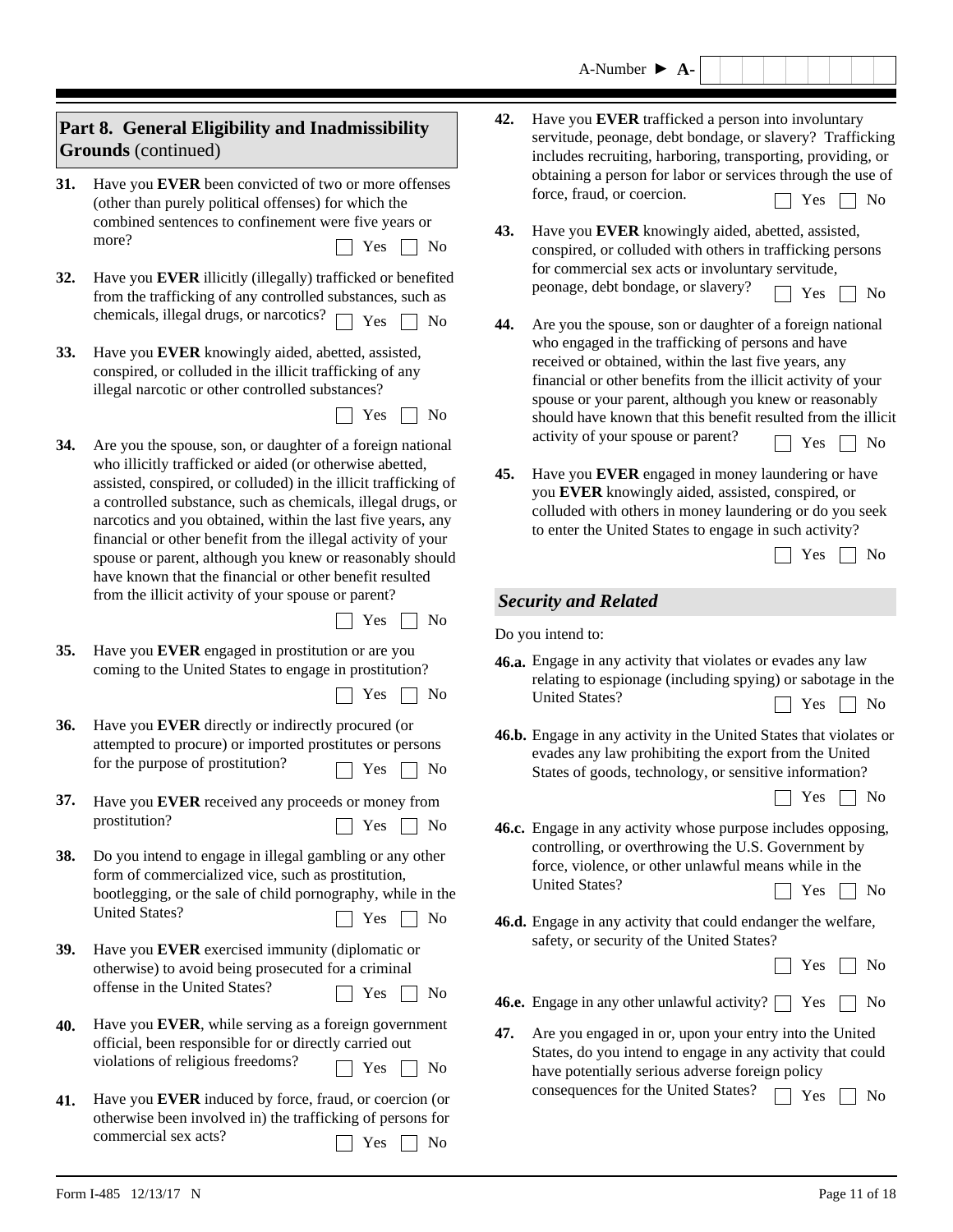| A-Number |  |  |
|----------|--|--|
|----------|--|--|

| Part 8. General Eligibility and Inadmissibility<br><b>Grounds</b> (continued)                                                                                                                                                                 | 51.d. Provided money, a thing of value, services or labor, or<br>any other assistance or support for any of the activities<br>described in Item Number 51.a.?<br>Yes<br>No                                                                                                            |  |  |  |  |
|-----------------------------------------------------------------------------------------------------------------------------------------------------------------------------------------------------------------------------------------------|---------------------------------------------------------------------------------------------------------------------------------------------------------------------------------------------------------------------------------------------------------------------------------------|--|--|--|--|
| Have you EVER:                                                                                                                                                                                                                                | 51.e. Provided money, a thing of value, services or labor, or                                                                                                                                                                                                                         |  |  |  |  |
| 48.a. Committed, threatened to commit, attempted to commit,<br>conspired to commit, incited, endorsed, advocated,<br>planned, or prepared any of the following: hijacking,<br>sabotage, kidnapping, political assassination, or use of a      | any other assistance or support to an individual, group, or<br>organization who did any of the activities described in<br>Item Number 51.a.?<br>Yes<br>No                                                                                                                             |  |  |  |  |
| weapon or explosive to harm another individual or cause<br>substantial damage to property?<br>Yes<br>N <sub>0</sub>                                                                                                                           | <b>51.f.</b> Received any type of military, paramilitary, or weapons<br>training from a group or organization that did any of the<br>activities described in Item Number 51.a.?                                                                                                       |  |  |  |  |
| 48.b. Participated in, or been a member of, a group or<br>organization that did any of the activities described in                                                                                                                            | Yes<br>No                                                                                                                                                                                                                                                                             |  |  |  |  |
| Item Number 48.a.?<br>Yes<br>No                                                                                                                                                                                                               | <b>NOTE:</b> If you answered "Yes" to any part of <b>Item Number</b><br>51., explain the relationship and what occurred, including the                                                                                                                                                |  |  |  |  |
| 48.c. Recruited members or asked for money or things of value<br>for a group or organization that did any of the activities                                                                                                                   | dates and location of the circumstances, in the space provided<br>in Part 14. Additional Information.                                                                                                                                                                                 |  |  |  |  |
| described in Item Number 48.a.?<br>Yes<br>N <sub>0</sub>                                                                                                                                                                                      | Have you EVER assisted or participated in selling,<br>52.                                                                                                                                                                                                                             |  |  |  |  |
| 48.d. Provided money, a thing of value, services or labor, or<br>any other assistance or support for any of the activities<br>described in Item Number 48.a.?<br>No<br>Yes                                                                    | providing, or transporting weapons to any person who,<br>to your knowledge, used them against another person?<br>Yes<br>No                                                                                                                                                            |  |  |  |  |
| 48.e. Provided money, a thing of value, services or labor, or<br>any other assistance or support for an individual, group,<br>or organization who did any of the activities described in<br>Item Number 48.a.?<br>Yes<br>N <sub>0</sub>       | 53.<br>Have you EVER worked, volunteered, or otherwise<br>served in any prison, jail, prison camp, detention facility,<br>labor camp, or any other situation that involved detaining<br>persons?<br>Yes<br>N <sub>0</sub>                                                             |  |  |  |  |
| 49.<br>Have you EVER received any type of military,<br>paramilitary, or weapons training?<br>Yes<br>N <sub>o</sub>                                                                                                                            | Have you EVER been a member of, assisted, or<br>54.<br>participated in any group, unit, or organization of any<br>kind in which you or other persons used any type of                                                                                                                 |  |  |  |  |
| 50.<br>Do you intend to engage in any of the activities listed in<br>any part of <b>Item Numbers 48.a.</b> - 49.? $\Box$ Yes<br>N <sub>o</sub>                                                                                                | weapon against any person or threatened to do so?<br>Yes<br>No                                                                                                                                                                                                                        |  |  |  |  |
| NOTE: If you answered "Yes" to any part of Item Numbers<br>46.a. - 50., explain what you did, including the dates and<br>location of the circumstances, or what you intend to do in the<br>space provided in Part 14. Additional Information. | 55.<br>Have you EVER served in, been a member of, assisted,<br>or participated in any military unit, paramilitary unit,<br>police unit, self-defense unit, vigilante unit, rebel group,<br>guerilla group, militia, insurgent organization, or any<br>other armed group?<br>Yes<br>No |  |  |  |  |
| Are you the spouse or child of an individual who EVER:                                                                                                                                                                                        |                                                                                                                                                                                                                                                                                       |  |  |  |  |
| 51.a. Committed, threatened to commit, attempted to commit,<br>conspired to commit, incited, endorsed, advocated,<br>planned, or prepared any of the following: hijacking,                                                                    | 56.<br>Have you EVER been a member of, or in any way<br>affiliated with, the Communist Party or any other<br>totalitarian party (in the United States or abroad)?<br>Yes<br>No                                                                                                        |  |  |  |  |
| sabotage, kidnapping, political assassination, or use of a<br>weapon or explosive to harm another individual or cause                                                                                                                         |                                                                                                                                                                                                                                                                                       |  |  |  |  |

 $\Box$  Yes  $\Box$  No

 $\Box$  Yes  $\Box$  No

 $\Box$  Yes  $\Box$  No

**57.** During the period from March 23, 1933 to May 8, 1945, did you ever order, incite, assist, or otherwise participate in the persecution of any person because of race, religion, national origin, or political opinion, in association with either the Nazi government of Germany or any organization or government associated or allied with the Nazi government of Germany?  $\Box$  Yes  $\Box$  No

substantial damage to property?

described in **Item Number 51.a.**?

described in **Item Number 51.a.**?

**51.b.** Participated in, or been a member or a representative of a group or organization that did any of the activities

**51.c.** Recruited members, or asked for money or things of value, for a group or organization that did any of the activities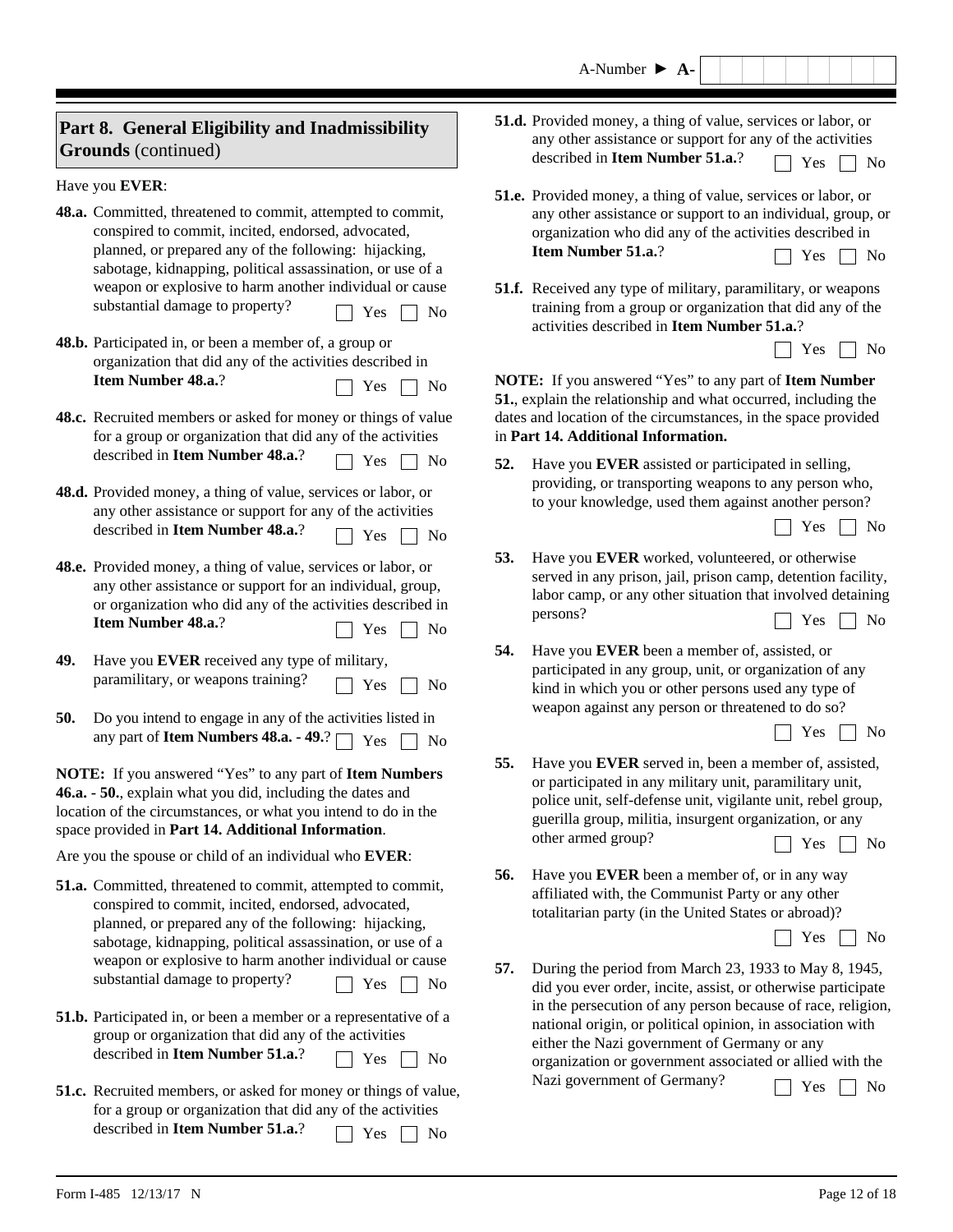|                                                                                                                                                                                                                            |                                                                                                                                                                                                                                                                                      |                                                                                                                                                                                                                                                                | A-Number $\triangleright$ A-                                                                                                                                                                                                                                                                                                  |  |  |  |  |
|----------------------------------------------------------------------------------------------------------------------------------------------------------------------------------------------------------------------------|--------------------------------------------------------------------------------------------------------------------------------------------------------------------------------------------------------------------------------------------------------------------------------------|----------------------------------------------------------------------------------------------------------------------------------------------------------------------------------------------------------------------------------------------------------------|-------------------------------------------------------------------------------------------------------------------------------------------------------------------------------------------------------------------------------------------------------------------------------------------------------------------------------|--|--|--|--|
|                                                                                                                                                                                                                            | Part 8. General Eligibility and Inadmissibility<br><b>Grounds</b> (continued)                                                                                                                                                                                                        |                                                                                                                                                                                                                                                                | 63.c. If your answer to Item Number 63.b. is "Yes," attach a<br>written statement explaining why you had reasonable cause.                                                                                                                                                                                                    |  |  |  |  |
| Have you EVER ordered, incited, called for, committed, assisted,<br>helped with, or otherwise participated in any of the following:                                                                                        |                                                                                                                                                                                                                                                                                      | 64.                                                                                                                                                                                                                                                            | Have you EVER submitted fraudulent or counterfeit<br>documentation to any U.S. Government official to obtain<br>or attempt to obtain any immigration benefit, including a<br>visa or entry into the United States?                                                                                                            |  |  |  |  |
|                                                                                                                                                                                                                            | 58.a. Acts involving torture or genocide?<br>Yes<br>N <sub>0</sub><br>58.b. Killing any person?<br>Yes<br>No<br><b>58.c.</b> Intentionally and severely injuring any person?<br>Yes<br>N <sub>0</sub>                                                                                | 65.                                                                                                                                                                                                                                                            | N <sub>0</sub><br>Yes<br>Have you EVER lied about, concealed, or misrepresented<br>any information on an application or petition to obtain a<br>visa, other documentation required for entry into the<br>United States, admission to the United States, or any other<br>kind of immigration benefit?<br>Yes<br>N <sub>0</sub> |  |  |  |  |
|                                                                                                                                                                                                                            | 58.d. Engaging in any kind of sexual contact or relations with<br>any person who did not consent or was unable to consent,<br>or was being forced or threatened?<br>Yes<br>N <sub>0</sub>                                                                                            | 66.                                                                                                                                                                                                                                                            | Have you EVER falsely claimed to be a U.S. citizen (in<br>writing or any other way)?<br>Yes<br>N <sub>0</sub>                                                                                                                                                                                                                 |  |  |  |  |
|                                                                                                                                                                                                                            | <b>58.e.</b> Limiting or denying any person's ability to exercise<br>religious beliefs?<br>Yes<br>No                                                                                                                                                                                 | 67.                                                                                                                                                                                                                                                            | Have you EVER been a stowaway on a vessel or aircraft<br>arriving in the United States?<br>Yes<br>N <sub>0</sub>                                                                                                                                                                                                              |  |  |  |  |
| 59.                                                                                                                                                                                                                        | Have you EVER recruited, enlisted, conscripted, or used<br>any person under 15 years of age to serve in or help an<br>armed force or group?<br>Yes<br>N <sub>0</sub>                                                                                                                 | 68.                                                                                                                                                                                                                                                            | Have you EVER knowingly encouraged, induced, assisted,<br>abetted, or aided any foreign national to enter or to try to<br>enter the United States illegally (alien smuggling)?<br>Yes<br>N <sub>0</sub>                                                                                                                       |  |  |  |  |
| 60.                                                                                                                                                                                                                        | Have you EVER used any person under 15 years of age<br>to take part in hostilities, or to help or provide services to<br>people in combat?<br>Yes<br>N <sub>0</sub>                                                                                                                  | 69.                                                                                                                                                                                                                                                            | Are you under a final order of civil penalty for violating<br>INA section 274C for use of fraudulent documents?<br>Yes<br>N <sub>0</sub>                                                                                                                                                                                      |  |  |  |  |
| NOTE: If you answered "Yes" to any part of Item Numbers<br>52. - 60., explain what occurred, including the dates and<br>location of the circumstances, in the space provided in Part 14.<br><b>Additional Information.</b> |                                                                                                                                                                                                                                                                                      |                                                                                                                                                                                                                                                                | Removal, Unlawful Presence, or Illegal Reentry<br><b>After Previous Immigration Violations</b>                                                                                                                                                                                                                                |  |  |  |  |
|                                                                                                                                                                                                                            | <b>Public Assistance</b>                                                                                                                                                                                                                                                             | 70.                                                                                                                                                                                                                                                            | Have you EVER been excluded, deported, or removed<br>from the United States or have you ever departed the                                                                                                                                                                                                                     |  |  |  |  |
| 61.                                                                                                                                                                                                                        | Have you received public assistance in the United States<br>from any source, including the U.S. Government or any<br>state, county, city, or municipality (other than emergency<br>medical treatment)?<br>Yes<br>No                                                                  | 71.                                                                                                                                                                                                                                                            | United States on your own after having been ordered<br>excluded, deported, or removed from the United States?<br>Yes<br>No<br>Have you EVER entered the United States without being<br>inspected and admitted or paroled?                                                                                                     |  |  |  |  |
| 62.                                                                                                                                                                                                                        | Are you likely to receive public assistance in the future in<br>the United States from any source, including the U.S.<br>Government or any state, county, city, or municipality                                                                                                      |                                                                                                                                                                                                                                                                | N <sub>0</sub><br>Yes<br>Since April 1, 1997, have you been unlawfully present in the<br><b>United States:</b>                                                                                                                                                                                                                |  |  |  |  |
|                                                                                                                                                                                                                            | (other than emergency medical treatment)?<br>Yes<br>No                                                                                                                                                                                                                               |                                                                                                                                                                                                                                                                | 72.a. For more than 180 days but less than a year, and then<br>departed the United States?<br>Yes<br>No                                                                                                                                                                                                                       |  |  |  |  |
|                                                                                                                                                                                                                            | <b>Illegal Entries and Other Immigration Violations</b>                                                                                                                                                                                                                              |                                                                                                                                                                                                                                                                | 72.b. For one year or more and then departed the United States?                                                                                                                                                                                                                                                               |  |  |  |  |
|                                                                                                                                                                                                                            | 63.a. Have you EVER failed or refused to attend or to remain<br>in attendance at any removal proceeding filed against you<br>on or after April 1, 1997?<br>Yes<br>No<br>63.b. If your answer to Item Number 63.a. is "Yes," do you<br>believe you had reasonable cause?<br>Yes<br>No | Yes<br>No<br>NOTE: You were unlawfully present in the United States if<br>you entered the United States without being inspected and<br>admitted or inspected and paroled, or if you legally entered the<br>United States but you stayed longer than permitted. |                                                                                                                                                                                                                                                                                                                               |  |  |  |  |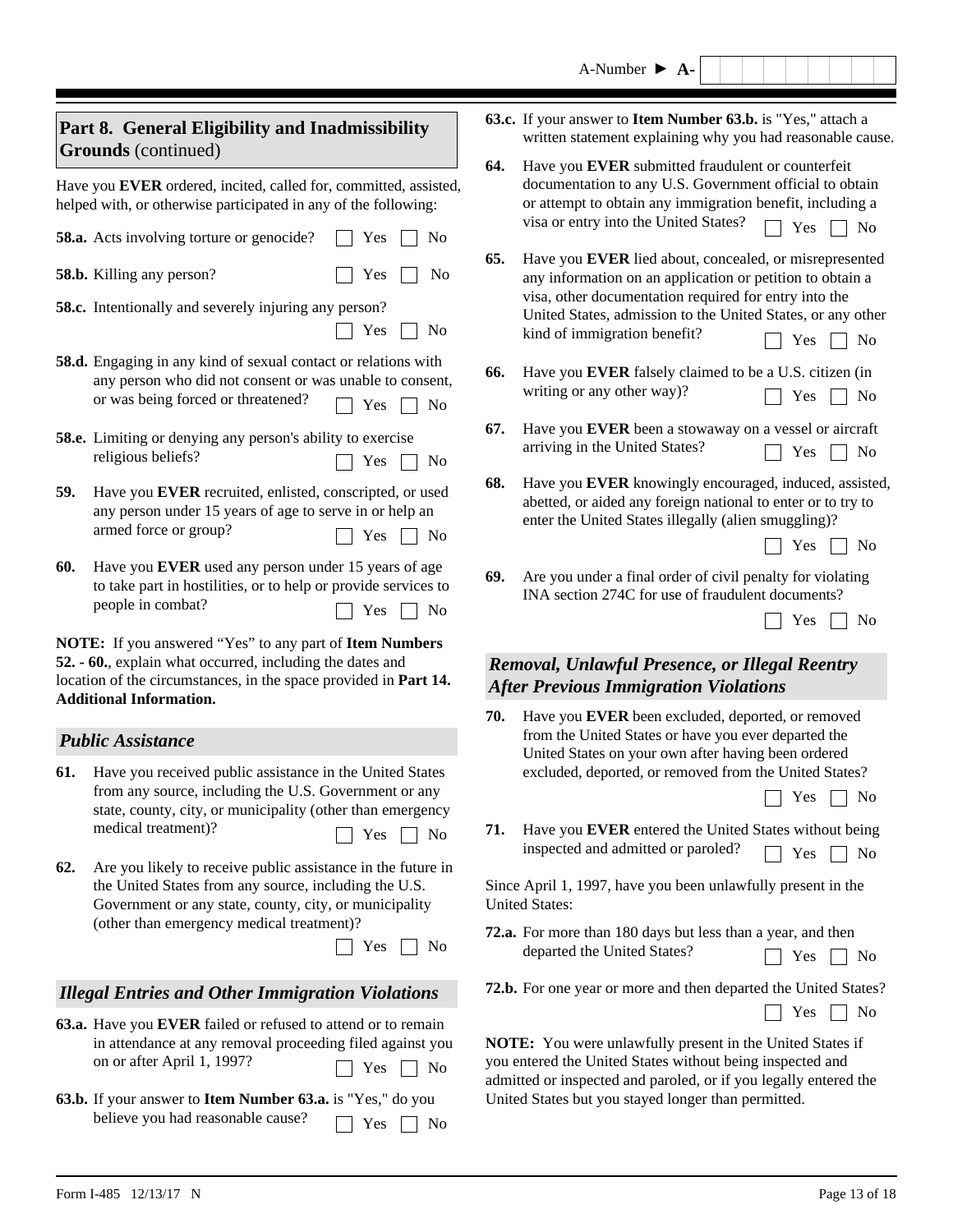|     | Part 8. General Eligibility and Inadmissibility<br><b>Grounds</b> (continued)                                                                                                                                                                                                                                                                                                | 80.a. Have you EVER left or remained outside the United<br>States to avoid or evade training or service in the U.S.<br>armed forces in time of war or a period declared by the                                                                                                                              |                                                                                                        |
|-----|------------------------------------------------------------------------------------------------------------------------------------------------------------------------------------------------------------------------------------------------------------------------------------------------------------------------------------------------------------------------------|-------------------------------------------------------------------------------------------------------------------------------------------------------------------------------------------------------------------------------------------------------------------------------------------------------------|--------------------------------------------------------------------------------------------------------|
|     | Since April 1, 1997, have you EVER reentered or attempted to<br>reenter the United States without being inspected and admitted<br>or paroled after:<br>73.a. Having been unlawfully present in the United States for<br>more than one year in the aggregate?<br>Yes<br>No<br>73.b. Having been deported, excluded, or removed from the<br><b>United States?</b><br>Yes<br>No | President to be a national emergency? [<br>80.b. If your answer to Item Number 80.a. is "Yes," what was<br>you left (for example, U.S. citizen or national, lawful<br>permanent resident, nonimmigrant, parolee, present<br>without admission or parole, or any other status)?                              | Yes<br><b>No</b><br>your nationality or immigration status immediately before                          |
|     | <b>Miscellaneous Conduct</b>                                                                                                                                                                                                                                                                                                                                                 | Part 9. Accommodations for Individuals With                                                                                                                                                                                                                                                                 |                                                                                                        |
| 74. | Do you plan to practice polygamy in the United States?                                                                                                                                                                                                                                                                                                                       | <b>Disabilities and/or Impairments</b>                                                                                                                                                                                                                                                                      |                                                                                                        |
| 75. | Yes<br>No<br>Are you accompanying another foreign national who<br>requires your protection or guardianship but who is<br>inadmissible after being certified by a medical officer as<br>being helpless from sickness, physical or mental<br>disability, or infancy, as described in INA section 232(c)?<br>Yes<br>N <sub>0</sub>                                              | NOTE: Read the information in the Form I-485 Instructions<br>before completing this part.<br>1.<br>Are you requesting an accommodation because of your<br>disabilities and/or impairments?<br>If you answered "Yes" to Item Number 1., select any<br>applicable box in Item Numbers 2.a. - 2.c. and provide | Yes<br>No                                                                                              |
| 76. | Have you EVER assisted in detaining, retaining, or<br>withholding custody of a U.S. citizen child outside the<br>United States from a U.S. citizen who has been granted<br>custody of the child?<br>Yes<br>N <sub>0</sub>                                                                                                                                                    | an answer.<br>I am deaf or hard of hearing and request the<br>2.a.<br>sign-language interpreter, indicate for which                                                                                                                                                                                         | following accommodation. (If you are requesting a<br>language (for example, American Sign Language).): |
| 77. | Have you EVER voted in violation of any Federal, state,<br>or local constitutional provision, statute, ordinance, or<br>regulation in the United States?<br>Yes<br>No                                                                                                                                                                                                        | 2.b.<br>I am blind or have low vision and request the                                                                                                                                                                                                                                                       |                                                                                                        |
| 78. | Have you EVER renounced U.S. citizenship to avoid<br>being taxed by the United States?<br>Yes $\hfill\Box$<br>No                                                                                                                                                                                                                                                             | following accommodation:                                                                                                                                                                                                                                                                                    |                                                                                                        |
|     | Have you EVER:                                                                                                                                                                                                                                                                                                                                                               |                                                                                                                                                                                                                                                                                                             |                                                                                                        |
|     | 79.a. Applied for exemption or discharge from training or<br>service in the U.S. armed forces or in the U.S. National<br>Security Training Corps on the ground that you are a<br>foreign national?<br>Yes<br>No                                                                                                                                                              | 2.c.<br>(Describe the nature of your disability and/or<br>impairment and the accommodation you are<br>requesting.)                                                                                                                                                                                          | I have another type of disability and/or impairment.                                                   |
|     | 79.b. Been relieved or discharged from such training or service<br>on the ground that you are a foreign national?<br>Yes<br>N <sub>0</sub>                                                                                                                                                                                                                                   |                                                                                                                                                                                                                                                                                                             |                                                                                                        |
|     | 79.c. Been convicted of desertion from the U.S. armed forces?<br>Yes<br>No                                                                                                                                                                                                                                                                                                   |                                                                                                                                                                                                                                                                                                             |                                                                                                        |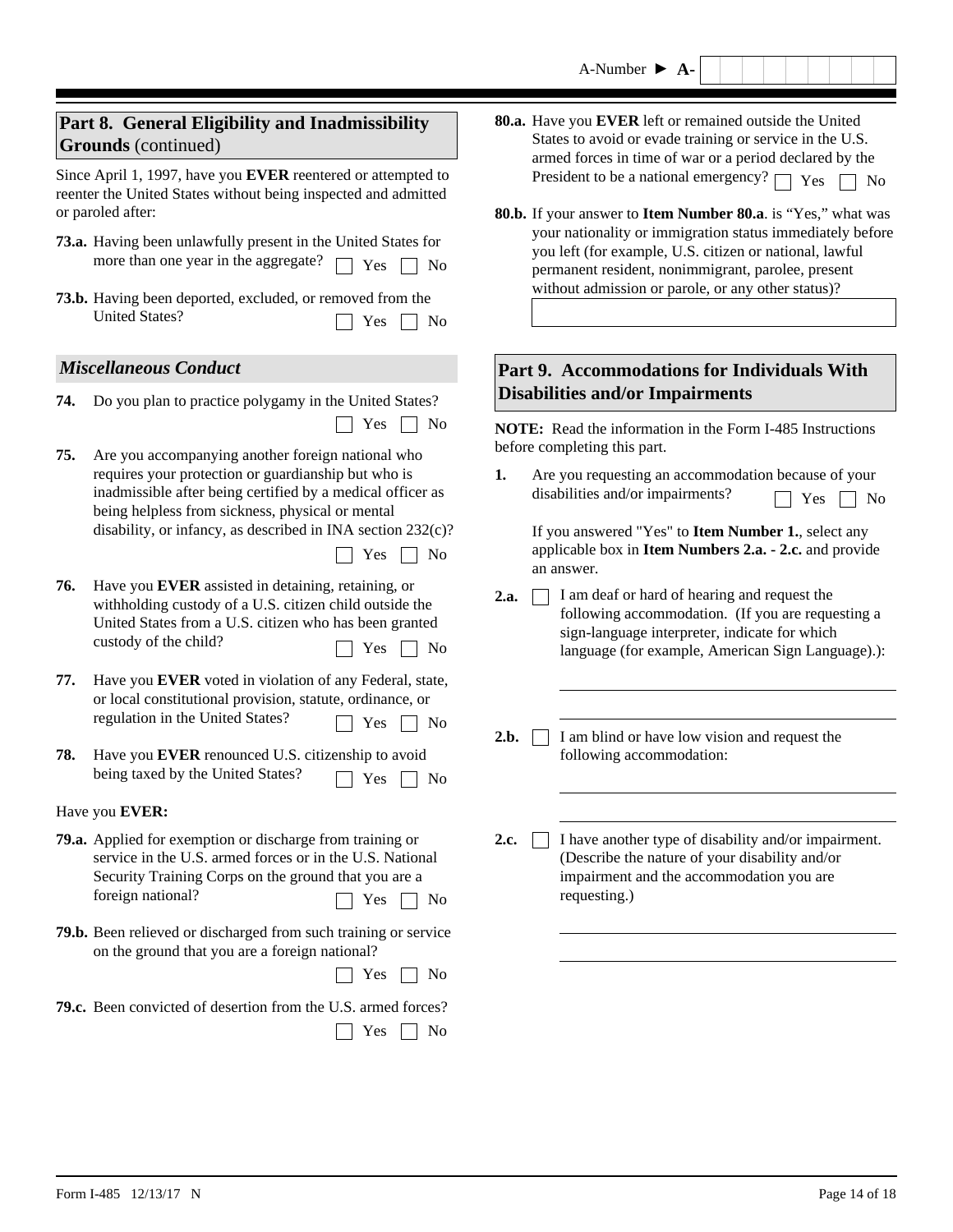## **Part 10. Applicant's Statement, Contact Information, Declaration, Certification, and Signature**

**NOTE:** Read the **Penalties** section of the Form I-485 Instructions before completing this part. You must file Form I-485 while in the United States.

#### *Applicant's Statement*

**NOTE:** Select the box for either **Item Number 1.a.** or **1.b.** If applicable, select the box for **Item Number 2.** 

- **1.a.** I can read and understand English, and I have read and understand every question and instruction on this application and my answer to every question.
- **1.b.**  $\Box$  The interpreter named in **Part 11.** read to me every question and instruction on this application and my answer to every question in

a language in which I am fluent, and I understood everything.

**2.** At my request, the preparer named in **Part 12.**,

prepared this application for me based only upon information I provided or authorized.

## *Applicant's Contact Information*

- **3.** Applicant's Daytime Telephone Number
- **4.** Applicant's Mobile Telephone Number (if any)
- **5.** Applicant's Email Address (if any)

## *Applicant's Declaration and Certification*

Copies of any documents I have submitted are exact photocopies of unaltered, original documents, and I understand that USCIS may require that I submit original documents to USCIS at a later date. Furthermore, I authorize the release of any information from any and all of my records that USCIS may need to determine my eligibility for the immigration benefit that I seek.

I understand that if I am a male who is 18 to 26 years of age, submitting this application will automatically register me with the Selective Service System as required by the Military Selective Service Act.

I furthermore authorize release of information contained in this application, in supporting documents, and in my USCIS records, to other entities and persons where necessary for the administration and enforcement of U.S. immigration law.

I understand that USCIS may require me to appear for an appointment to take my biometrics (fingerprints, photograph, and/or signature) and, at that time, if I am required to provide biometrics, I will be required to sign an oath reaffirming that:

- **1)** I reviewed and understood all of the information contained in, and submitted with, my application; and
- **2)** All of this information was complete, true, and correct at the time of filing.

I certify, under penalty of perjury, that all of the information in my application and any document submitted with it were provided or authorized by me, that I reviewed and understand all of the information contained in, and submitted with, my application and that all of this information is complete, true, and correct.

## *Applicant's Signature*

- **6.a.** Applicant's Signature (sign in ink)
- 

,

,

**6.b.** Date of Signature (mm/dd/yyyy)

**NOTE TO ALL APPLICANTS:** If you do not completely fill out this application or fail to submit required documents listed in the Instructions, USCIS may deny your application.

## **Part 11. Interpreter's Contact Information, Certification, and Signature**

Provide the following information about the interpreter.

## *Interpreter's Full Name*

- **1.a.** Interpreter's Family Name (Last Name)
- **1.b.** Interpreter's Given Name (First Name)
- **2.** Interpreter's Business or Organization Name (if any)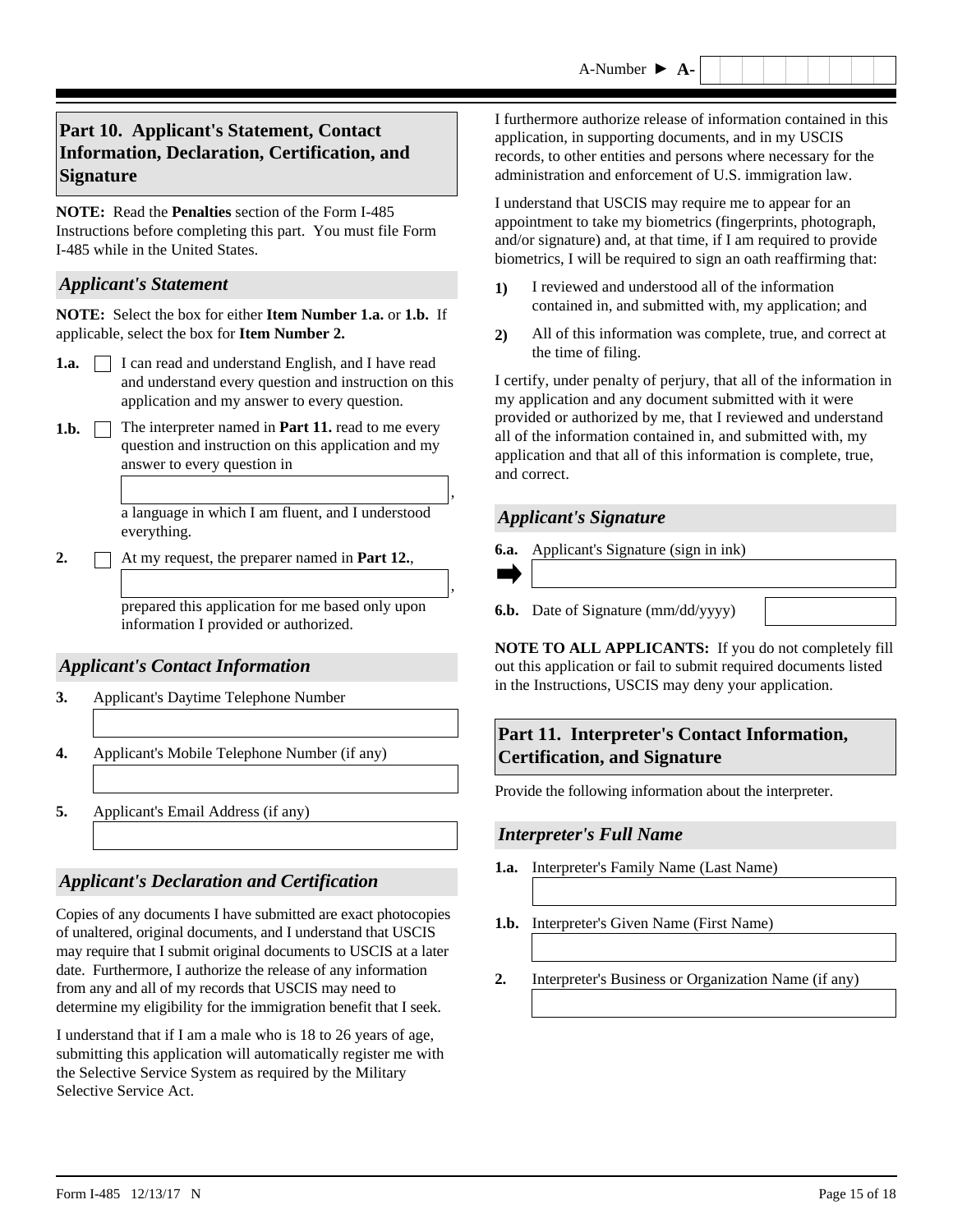## *Interpreter's Mailing Address*

|      | <b>3.a.</b> Street Number<br>and Name             |
|------|---------------------------------------------------|
| 3.b. | $\Box$ Apt. $\Box$ Ste. $\Box$ Flr.               |
|      | 3.c. City or Town                                 |
|      | $\blacktriangleright$ 3.e. ZIP Code<br>3.d. State |
|      | 3.f. Province                                     |
|      | 3.g. Postal Code                                  |
|      | <b>3.h.</b> Country                               |
|      |                                                   |

## *Interpreter's Contact Information*

| Interpreter's Daytime Telephone Number         |  |
|------------------------------------------------|--|
| Interpreter's Mobile Telephone Number (if any) |  |
| Interpreter's Email Address (if any)           |  |

## *Interpreter's Certification*

I certify, under penalty of perjury, that:

I am fluent in English and

which is the same language specified in **Part 10.**, **Item Number 1.b.**, and I have read to this applicant in the identified language every question and instruction on this application and his or her answer to every question. The applicant informed me that he or she understands every instruction, question, and answer on the application, including the **Applicant's Declaration and Certification**, and has verified the accuracy of every answer. ,

## *Interpreter's Signature*

**7.a.** Interpreter's Signature (sign in ink)

**7.b.** Date of Signature (mm/dd/yyyy)

## **Part 12. Contact Information, Declaration, and Signature of the Person Preparing this Application, if Other Than the Applicant**

Provide the following information about the preparer.

#### *Preparer's Full Name*

- **1.a.** Preparer's Family Name (Last Name)
- **1.b.** Preparer's Given Name (First Name)
- **2.** Preparer's Business or Organization Name (if any)

## *Preparer's Mailing Address*

| <b>3.a.</b> Street Number<br>and Name             |
|---------------------------------------------------|
| <b>3.b.</b> $\Box$ Apt. $\Box$ Ste. $\Box$ Flr.   |
| 3.c. City or Town                                 |
| $\blacktriangleright$ 3.e. ZIP Code<br>3.d. State |
| 3.f. Province                                     |
| 3.g. Postal Code                                  |
| 3.h. Country                                      |
|                                                   |

## *Preparer's Contact Information*

- **4.** Preparer's Daytime Telephone Number
- **5.** Preparer's Mobile Telephone Number (if any)
- **6.** Preparer's Email Address (if any)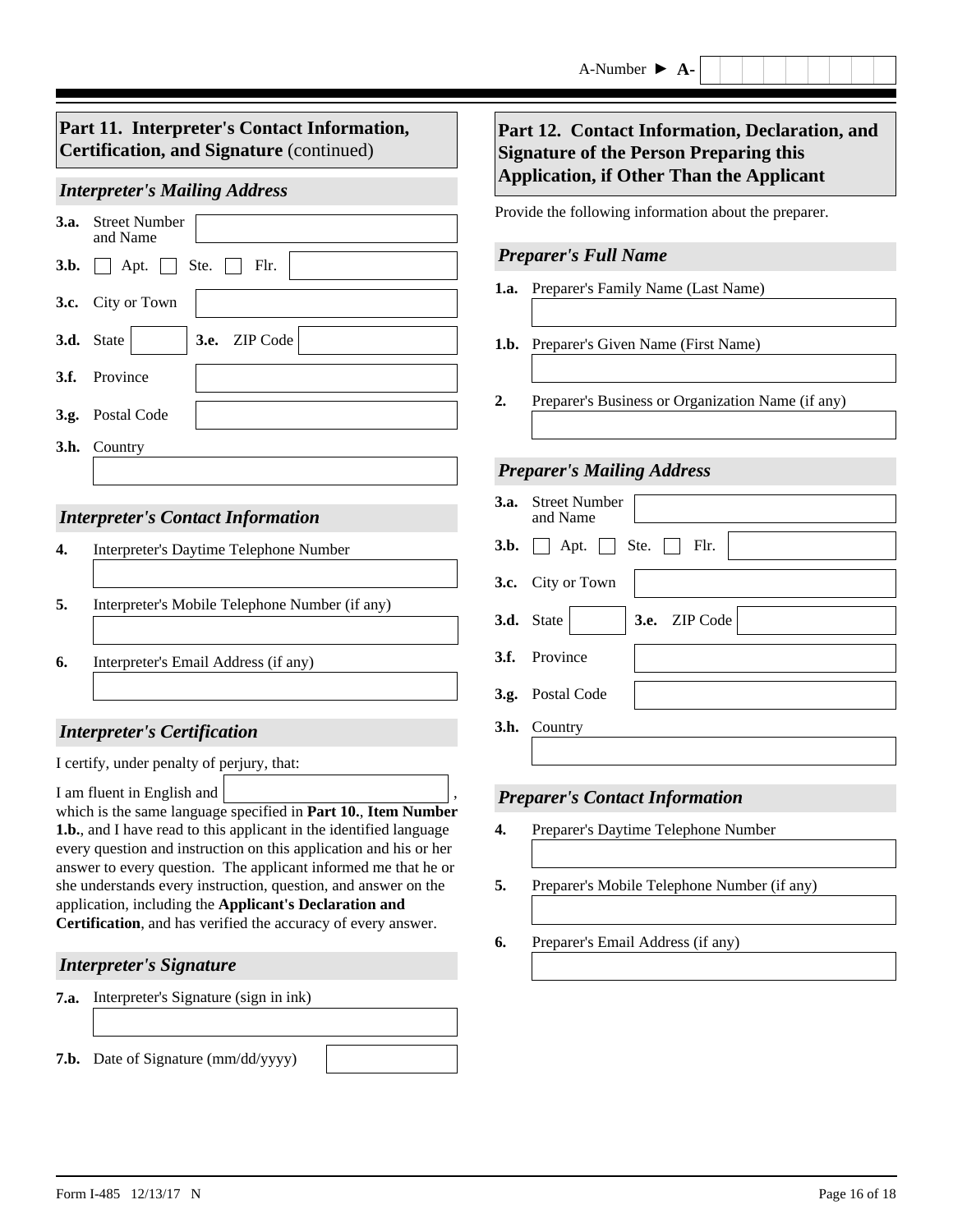**Part 12. Contact Information, Declaration, and Signature of the Person Preparing this Application, if Other Than the Applicant**  (continued) **Part 13. Signature at Interview**

#### *Preparer's Statement*

- I am not an attorney or accredited representative but have prepared this application on behalf of the applicant and with the applicant's consent. **7.a.**
- **7.b.**  $\Box$  I am an attorney or accredited representative and my representation of the applicant in this case  $\Box$  extends  $\Box$  does not extend beyond the preparation of this application.

**NOTE:** If you are an attorney or accredited representative, you may be obliged to submit a completed Form G-28, Notice of Entry of Appearance as Attorney or Accredited Representative, with this application.

## *Preparer's Certification*

By my signature, I certify, under penalty of perjury, that I prepared this application at the request of the applicant. The applicant then reviewed this completed application and informed me that he or she understands all of the information contained in, and submitted with, his or her application, including the **Applicant's Declaration and Certification**, and that all of this information is complete, true, and correct. I completed this application based only on information that the applicant provided to me or authorized me to obtain or use.

## *Preparer's Signature*

**8.a.** Preparer's Signature (sign in ink)

**8.b.** Date of Signature (mm/dd/yyyy)

**NOTE: Do not complete Part 13. until the USCIS Officer instructs you to do so at the interview.** 

I swear (affirm) and certify under penalty of perjury under the laws of the United States of America that I know that the contents of this Form I-485, Application to Register Permanent Residence or Adjust Status, subscribed by me, including the

corrections made to this application, **numbered**

**through** , are complete, true, and correct. All

additional pages submitted by me with this Form I-485, **on**

| numbered pages | through | are complete. |
|----------------|---------|---------------|
|                |         |               |

true, and correct. All documents submitted at this interview were provided by me and are complete, true, and correct.

Subscribed to and sworn to (affirmed) before me

USCIS Officer's Printed Name or Stamp

Date of Signature (mm/dd/yyyy)

Applicant's Signature (sign in ink)

USCIS Officer's Signature (sign in ink)